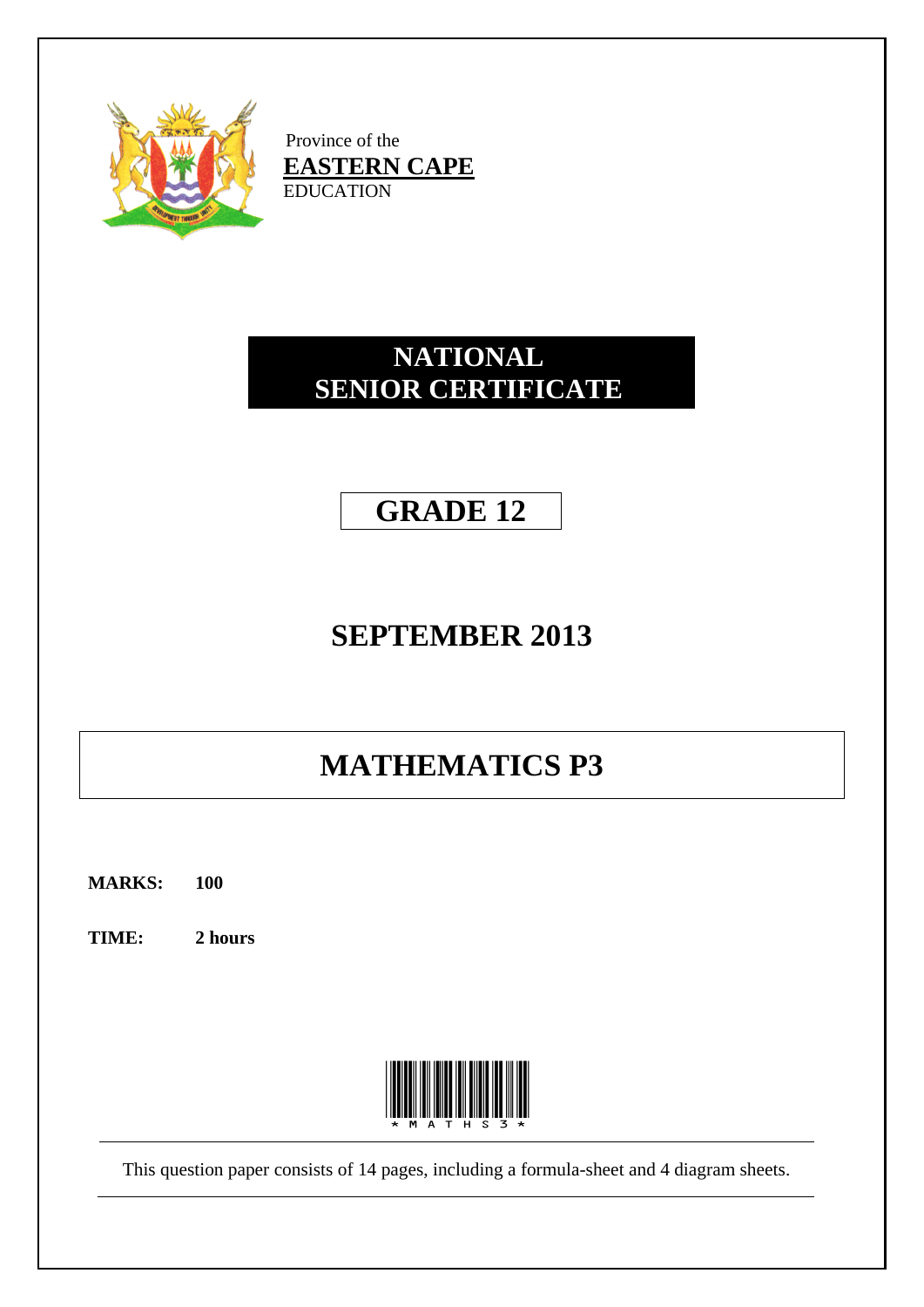#### **INSTRUCTIONS AND INFORMATION**

Read the following instructions carefully before answering the questions.

- 1. This question paper consists of 10 questions. Answer ALL the questions.
- 2. Clearly show ALL calculations, diagrams, graphs, *et cetera*, which you have used in determining your answers.
- 3. An approved scientific calculator (non-programmable and non-graphical) may be used, unless stated otherwise.
- 4. If necessary, answers should be rounded off to TWO decimal places, unless stated otherwise.
- 5. Number the answers correctly according to the numbering system used in this question paper.
- 6. Diagrams are NOT necessarily drawn to scale.
- 7. It is in your own interest to write legibly and to present work neatly.
- 8. FOUR diagram sheets for answering QUESTION 3.3, QUESTION 4.2.1, QUESTION 6.1 and QUESTIONS 7 to 10 are attached at the end of this question paper. Write your NAME/EXAMINATION NUMBER in the spaces provided and hand them in together with your ANSWER BOOK.
- 9. An information sheet with formulae is attached.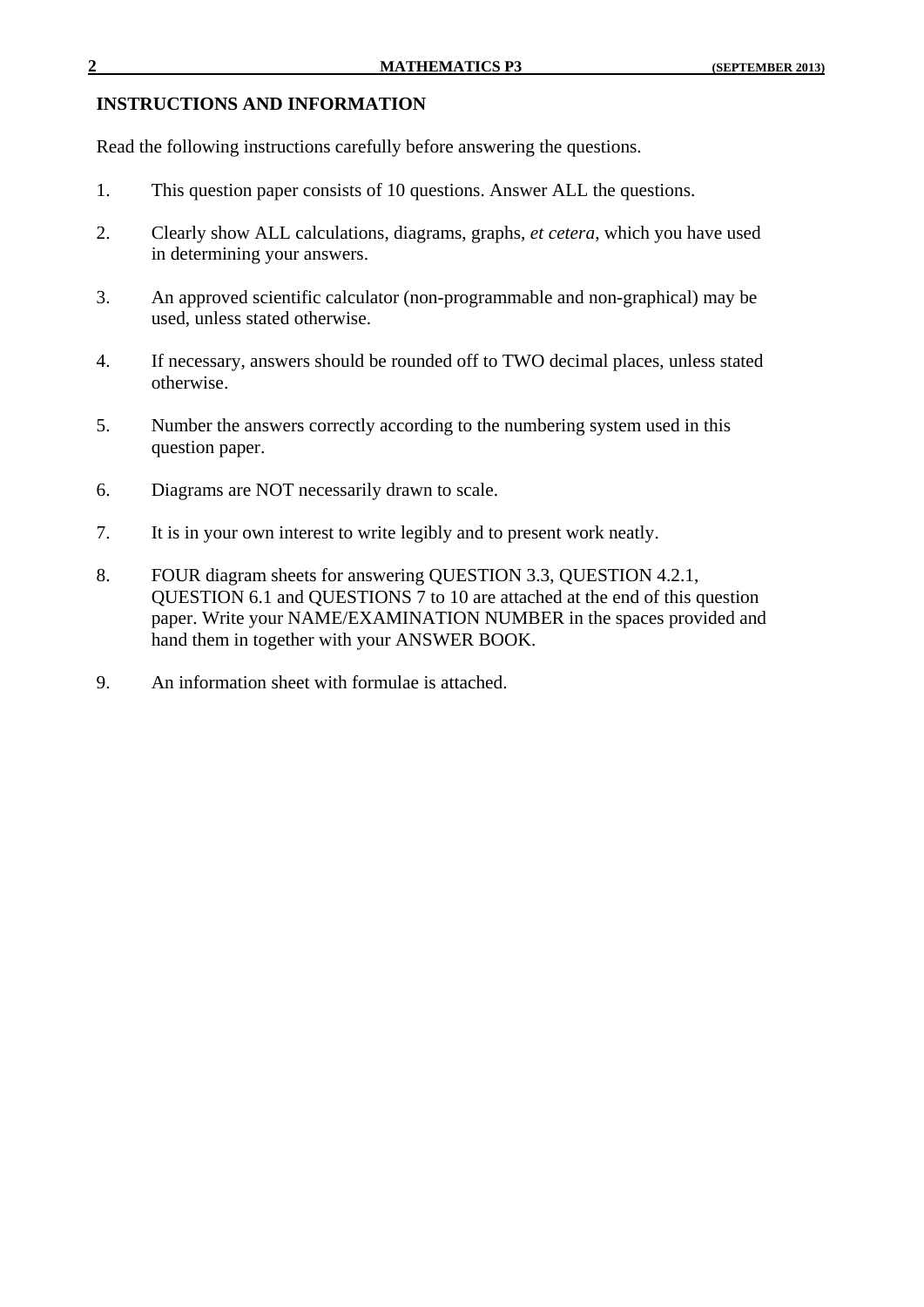### **QUESTION 1**

This is a very special sequence known as the *Fibonacci* sequence:

1; 1; 2; 3; 5; 8; 13; 21; ...

| 1.1 | Write down the TENTH term of the sequence.                                                                    |     |
|-----|---------------------------------------------------------------------------------------------------------------|-----|
| 1.2 | Hence determine the <i>recursive formula</i> for the $nth$ term of the sequence in the form<br>$T_n = \ldots$ | (4) |

### **QUESTION 2**

Inflation, according to the *Eastern Cape Tribune*, is expected to be consistent at 8,5% per year for the next 10 years. If the price of a T-shirt is priced at R100 today, answer the following questions by showing appropriate calculations.

|     |                                                                                                                                 | [10] |
|-----|---------------------------------------------------------------------------------------------------------------------------------|------|
| 2.4 | Use the appropriate formula and determine how long (in years) it will take to<br>DOUBLE the price of the T-shirt as from today. | (5)  |
| 2.3 | Describe the sequence and motivate your answer.                                                                                 | (2)  |
| 2.2 | Hence, calculate the price of the T-shirt for the $2nd YEAR$ and the $3rd YEAR$ and<br>write your answer as a sequence.         | (2)  |
| 2.1 | What will the price of the T-shirt be in 1 YEAR from today?                                                                     | (1)  |

### **QUESTION 3**

The percentage marks of 50 learners for Mathematics Paper 3 of 2012 are given as follows:

37; 39; 44; 47; 50; 55; 58; 58; 58; 58; 60; 60; 62; 62; 64; 64; 66; 67; 68; 68; 68, 70; 70; 70; 70; 72; 74; 74; 75; 76; 77; 77; 77; 78; 80; 80; 82; 83; 85; 86; 86; 87; 87; 88; 88; 90; 91; 92; 94; 95

The claim is made that when a large sample is drawn from a normally distributed population the expected percentages for the standard deviation (SD) intervals of the mean are as follows:

1<sup>st</sup> SD intervals to both sides of the mean: approximately 68% 2<sup>nd</sup> SD intervals to both sides of the mean: approximately 95% 3<sup>rd</sup> SD intervals to both sides of the mean: approximately 100%

| 3.1 Calculate the mean $(\bar{x})$ to ONE decimal place. |  |
|----------------------------------------------------------|--|
|                                                          |  |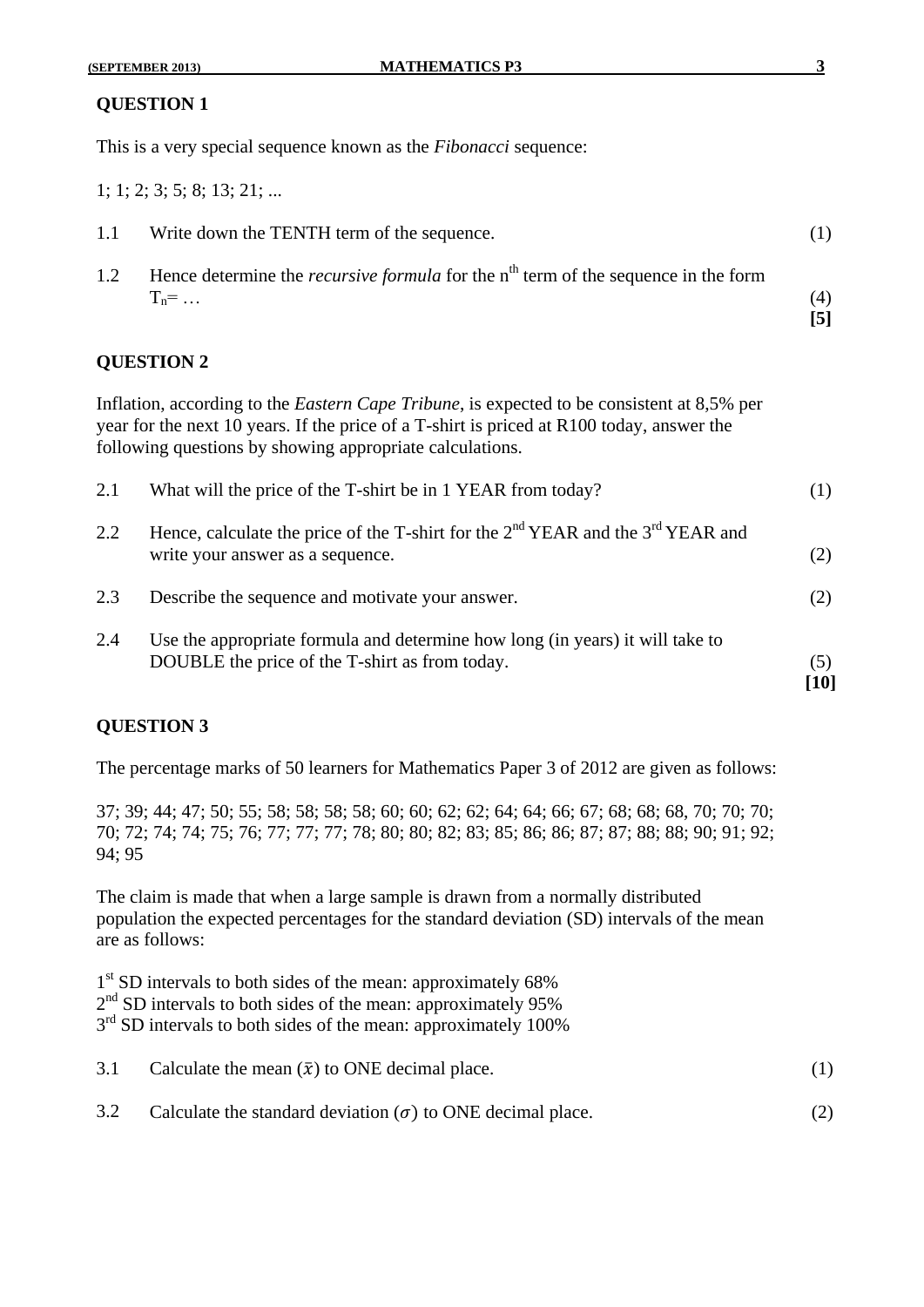3.3 Use the data and complete the following table in DIAGRAM SHEET 1.

| <b>Interval</b>                                  | <b>Interval</b><br>range | Observed no.<br>of values | <b>Expected %</b> | <b>Observed</b> % |     |
|--------------------------------------------------|--------------------------|---------------------------|-------------------|-------------------|-----|
| $\bar{x}$ - $\sigma$ to $\bar{x}$ + $\sigma$     | 54,6 to 85,0             |                           | Approx. 68%       |                   |     |
| $\bar{x}$ – 2 $\sigma$ to $\bar{x}$ + 2 $\sigma$ |                          | 48                        | Approx. 95%       |                   |     |
| $\bar{x}$ – 3 $\sigma$ to $\bar{x}$ +3 $\sigma$  |                          |                           | Approx. $100\%$   |                   | (7) |

3.4 Based on your observation from the values you obtain in your table, would your values support or dispel the claim made on a normally distributed population? (1)

#### **QUESTION 4**

- 4.1 Given:  $P(A) = \frac{2}{3}$  $P(B) = \frac{1}{4}$  $P(A \cup B) = \frac{1}{1}$ 
	- 4.1.1 Are events A and B mutually exclusive? Use the appropriate probability rules and calculations to substantiate your answer. (3)
	- 4.1.2 Represent the data by using a Venn diagram. (3)
- 4.2 Event A and event B are illustrated in a two-way contingency table below.

|              | B | not B | <b>Total</b> |
|--------------|---|-------|--------------|
|              |   |       |              |
| not A        | a | 396   | e            |
| <b>Total</b> |   |       |              |

- 4.2.1 Complete the table in DIAGRAM SHEET 1 by filling in the missing values  $(a, b, c, d \text{ and } e).$  (5)
- 4.2.2 Are events A and B dependent or independent events? Support your answer with appropriate probability rules and calculations. (4)
- 4.3 Event A and Event B are independent events with  $P(A) = 0.5$  and  $P(B) = 0.4$ . Find  $P(A \cup B)$ . (4) **[19]**

### **QUESTION 5**

- 5.1 FIVE new learners arrive at their new school where there are FIVE sports houses. In how many different ways can the learners be assigned to a sports house so that they are all in different houses? (2)
- 5.2 There are THREE vacant teaching posts at a school and FIVE applicants. In how many ways can the applicants be chosen to fill the vacancies? (3)

**[11]**

**[5]**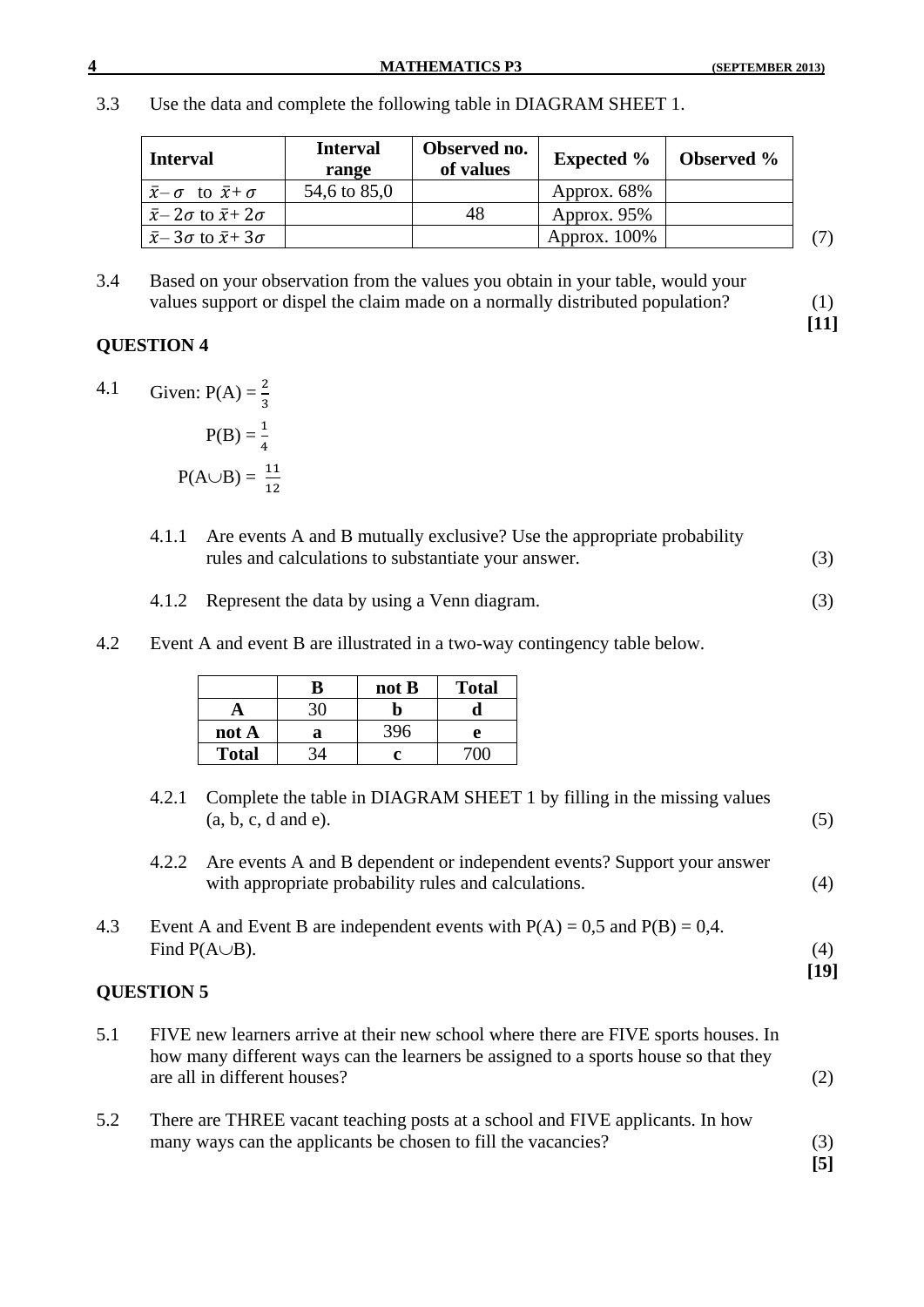### **QUESTION 6**

The human resources department of a well-known university wants to create a model to be used in determining the monthly income for its lecturers. TWELVE sources were consulted and the information is displayed in the following table:

| Teaching experience $(x)$ | 26 |      |    | $\mathbf{D}$ | 10 |  | 20 |  |
|---------------------------|----|------|----|--------------|----|--|----|--|
| Income in $R1000/mL$ (y)  | 20 | 10.5 | 10 | 12           | 16 |  |    |  |

| 6.6 | Dr. Fresh has taught for 12 years. Determine his monthly salary and state any ONE<br>other factor you would consider in determining his monthly salary. | (2)<br>[12] |
|-----|---------------------------------------------------------------------------------------------------------------------------------------------------------|-------------|
| 6.5 | Is the amount determined in QUESTION 6.4 reasonable? Motivate your answer.                                                                              | (2)         |
| 6.4 | If a lecturer has been teaching for 35 years, what would his/her salary have been?                                                                      | (2)         |
| 6.3 | Validate whether the point $(\bar{x}; \bar{y})$ lies on the line of best fit.                                                                           | (3)         |
| 6.2 | Calculate the equation of the regression line of best fit for the data.                                                                                 | (2)         |
| 6.1 | Use DIAGRAM SHEET 2 and draw a scatter plot of the data.                                                                                                | (1)         |

### **QUESTION 7**

In the figure below O is the centre of the circle and EG is a tangent to the circle at E. Prove the THEOREM that states that the angle between a chord and a tangent is equal to the angle in the opposite segment. (F $\hat{E} G = \hat{D}$ ).



**[7]**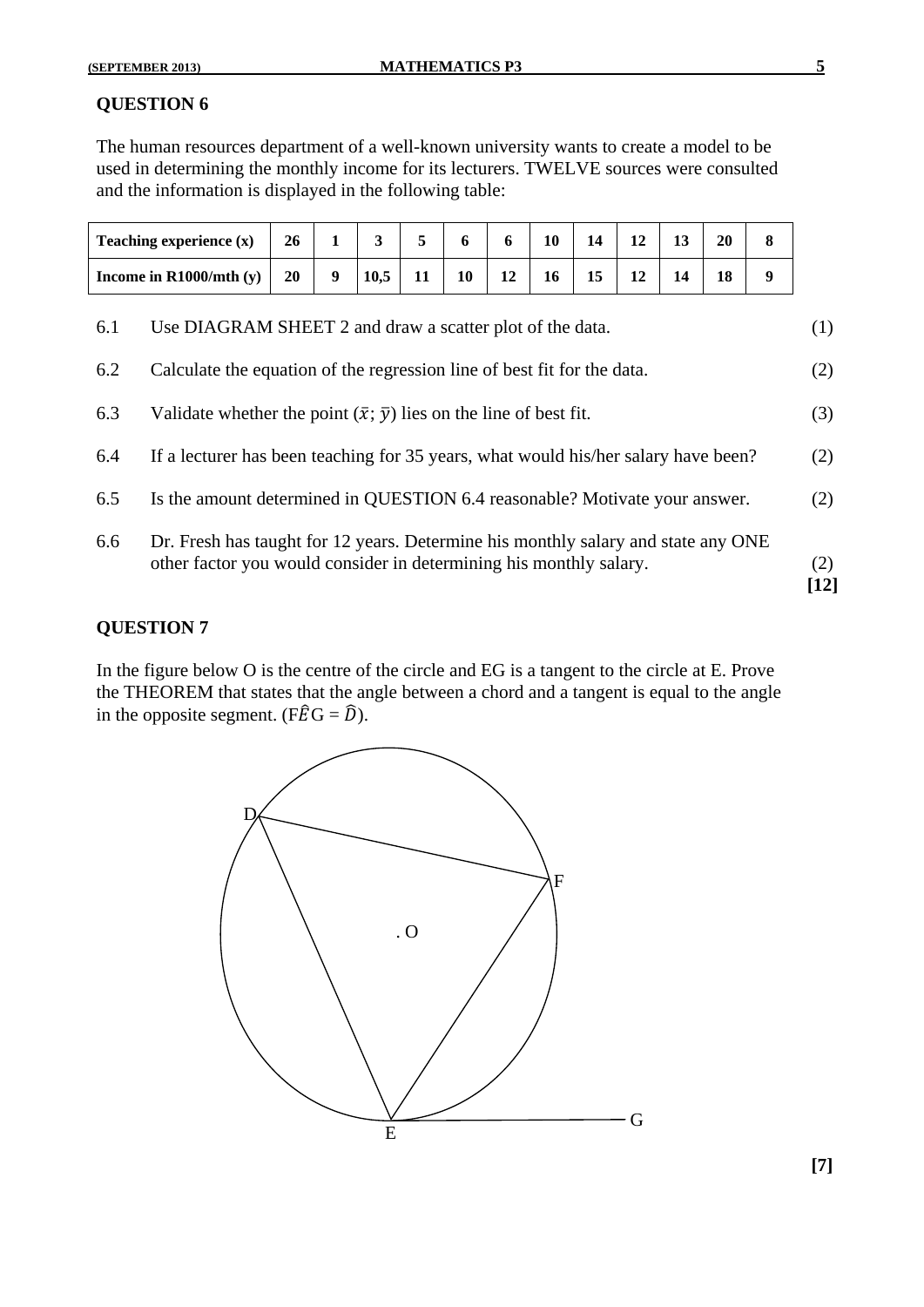### **QUESTION 8**

8.1 In the figure below O is the centre of the circle. DC is a tangent to the circle at C.  $AB = AC$  and  $A\hat{C}D = x$ .



- 8.1.1 Prove that  $B\hat{C}A = x$ . (2)
- 8.1.2 Determine, with reasons,  $\widehat{OBC}$  in terms of *x*. (4)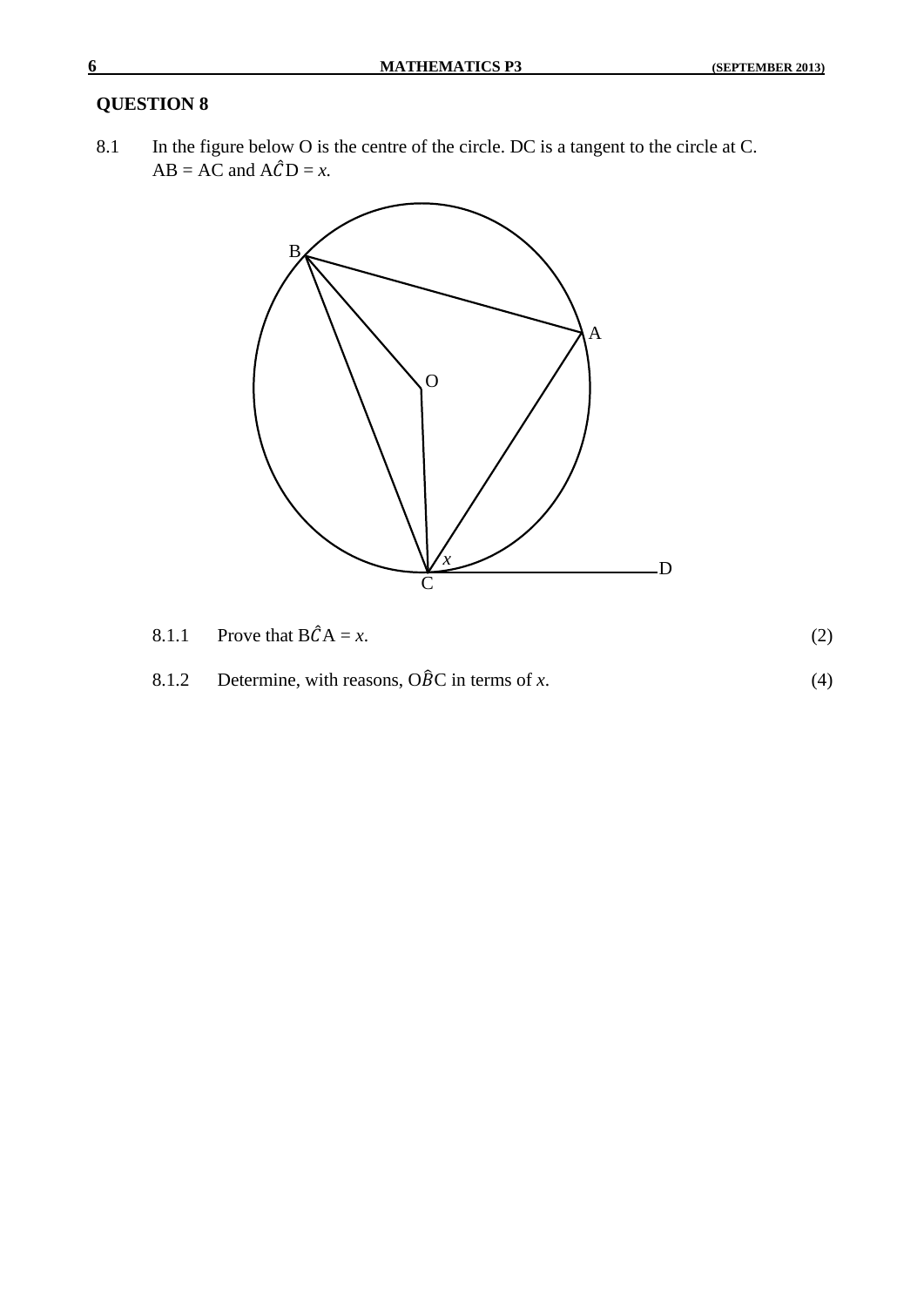8.2 In the figure below O is the centre of the circle with tangents PQ and QR joining at Q and  $\overline{BC} = \overline{CD}$  and  $\overline{A}\overline{B}O = 2I^{\circ}$ .



| 8.2.1 | Name, with reasons, THREE other angles in the given figure each equal<br>to $21^\circ$ . | (3)         |
|-------|------------------------------------------------------------------------------------------|-------------|
|       | 8.2.2 Prove that BODQ is a cyclic quadrilateral.                                         | (2)         |
|       | 8.2.3 Determine with reasons the size of $\hat{Q}_2$ .                                   | (2)         |
|       | 8.2.4 Hence, or otherwise, prove that AQ bisects $\angle PQR$ .                          | (2)<br>[15] |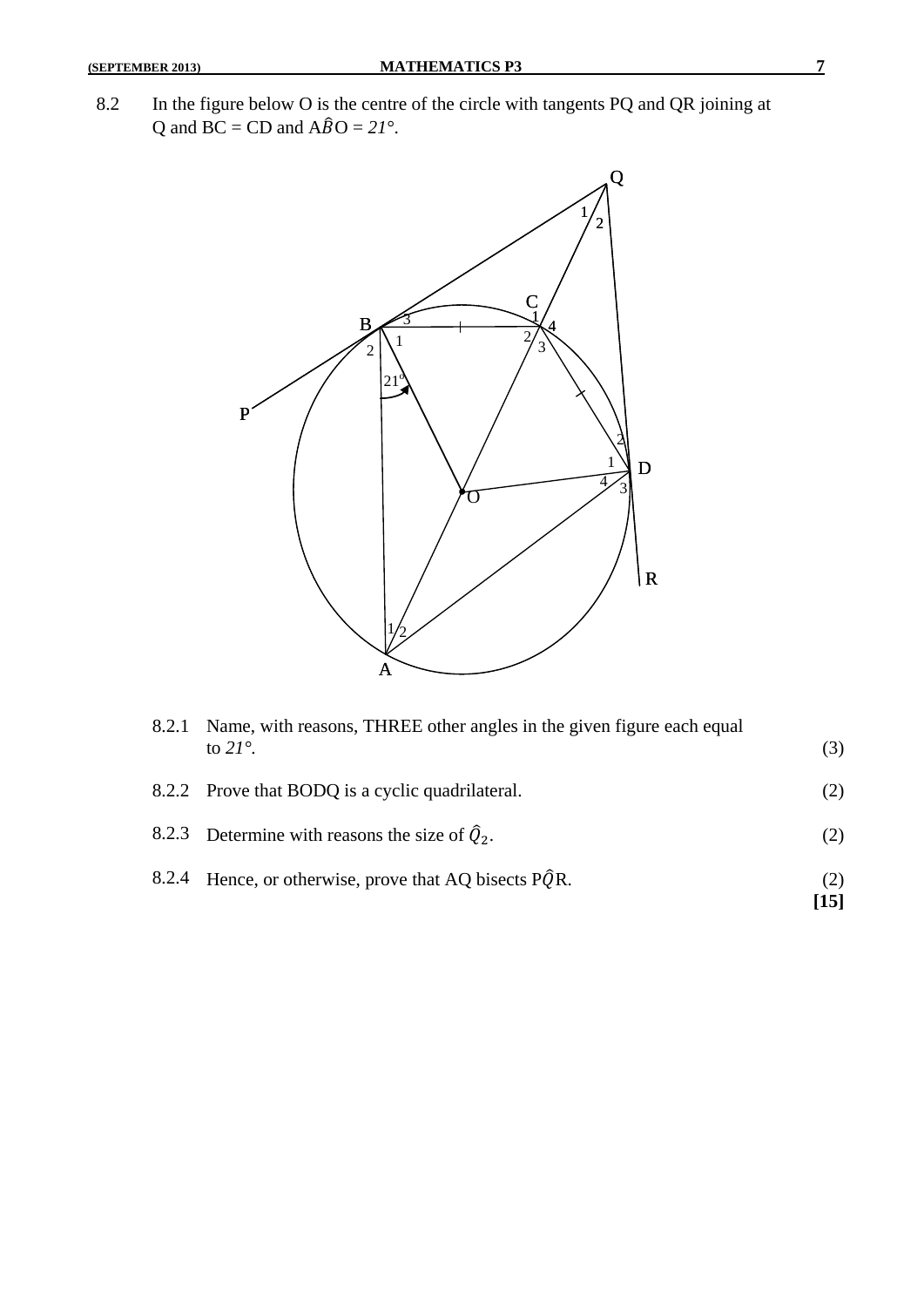### **QUESTION 9**

In the figure A, B, C and D are points on a circle. AE bisects  $\angle$ BAC and BC and AE intersect in D.



Prove, stating reasons, that:

| 9.1 $\triangle ABD$ /// $\triangle CED$ |                   |
|-----------------------------------------|-------------------|
| 9.2 AB.AC = $AD^2$ + AD.DE              | (4)<br>$\sqrt{7}$ |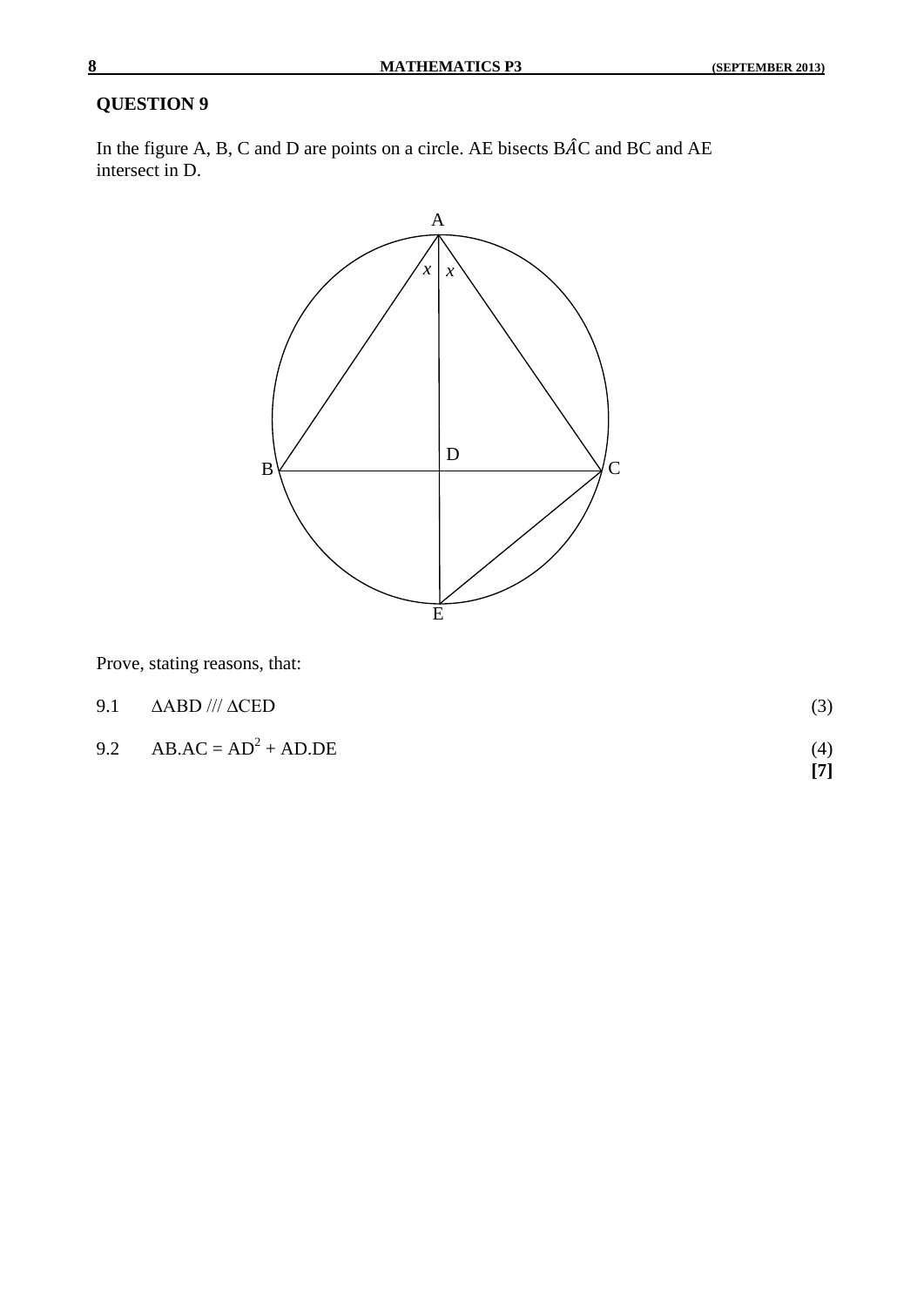### **QUESTION 10**

In ∆ABC, P is the midpoint of AC. RS  $\parallel$  BP and  $\frac{AR}{AB} = \frac{3}{5}$  $\frac{3}{5}$ . CR and BP intersect at T. (Hint: Let  $AR = 3k$  and  $AB = 5k$ )



Determine with reasons:

|          |                                            | <b>TOTAL:</b> | 100        |
|----------|--------------------------------------------|---------------|------------|
| 10.4     | $Area\,\Delta\,TPC$<br>$Area\,\Delta\,RSC$ |               | (4)<br>[9] |
| 10.3     | $\frac{RT}{TC}$                            |               | (1)        |
| $10.2\,$ | $\frac{AS}{SC}$                            |               | (2)        |
| $10.1\,$ | $\stackrel{AS}{=}$<br>$\mathit{SP}$        |               | (2)        |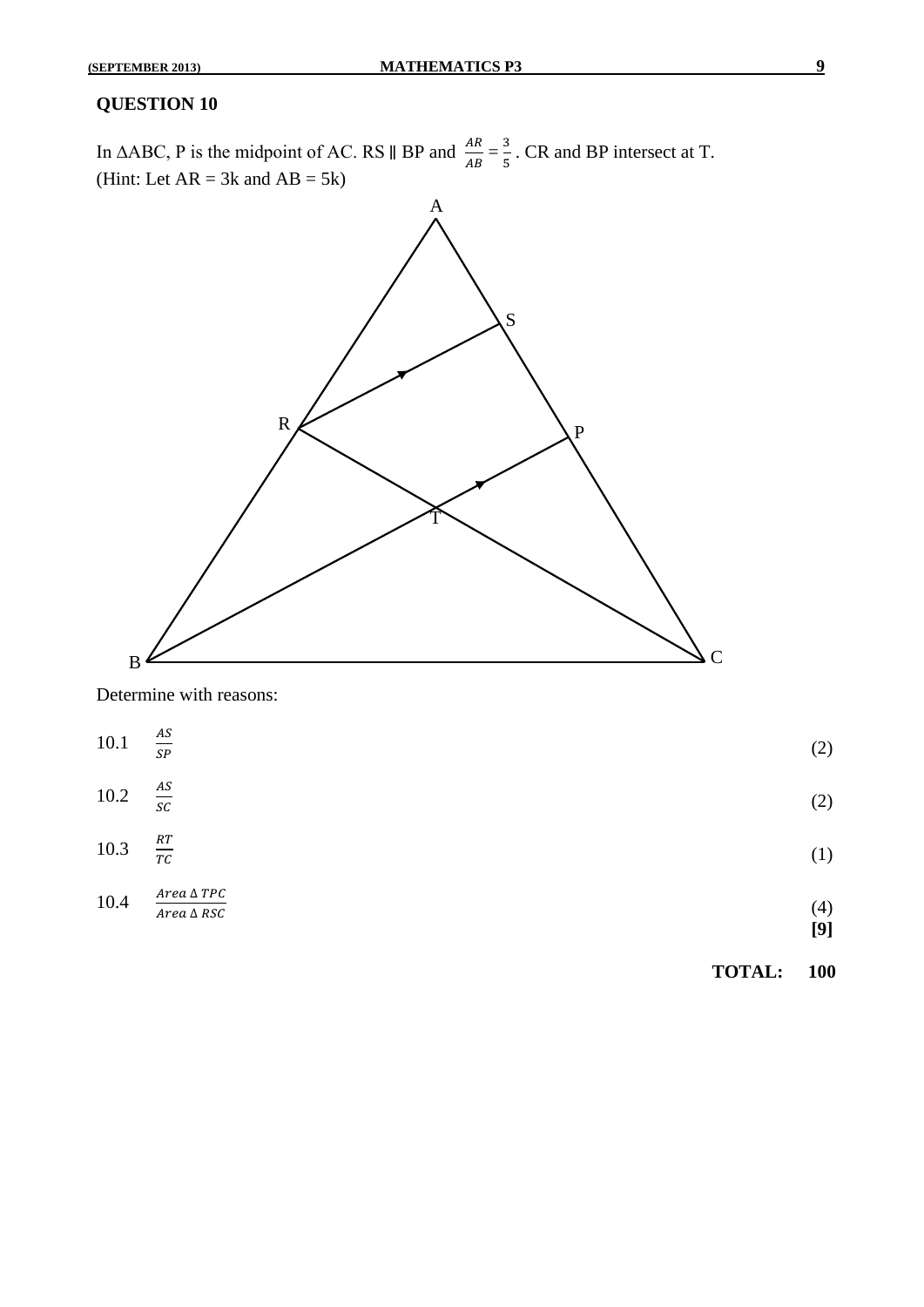$10$ 

### **INFORMATION SHEET: MATHEMATICS**

$$
x = \frac{-b \pm \sqrt{b^2 - 4ac}}{2a}
$$
  
\n $A = P(1 + ni)$   $A = P(1 - ni)$   $A = P(1 - i)^n$   $A = P(1 + i)^n$   
\n $\sum_{i=1}^{n} 1 = n$   $\sum_{i=1}^{n} i = \frac{n(n+1)}{2}$   $T_n = a + (n-1)d$   $S_n = \frac{\pi}{2}(2a + (n-1)d)$   
\n $T_n = ar^{n-1}$   $S_n = \frac{a(r^n - 1)}{r - 1}$ ;  $r \ne 1$   $S_{on} = \frac{a}{1-r}; -1 < r < 1$   
\n $F = \frac{x[(1+i)^n - 1]}{i}$   $P = \frac{x[1-(1+i)^{-n}]}{i}$   
\n $d = \sqrt{(x_2 - x_1)^2 + (y_2 - y_1)^2}$   $M(\frac{x_1 + x_2}{2}; \frac{y_1 + y_2}{2})$   
\n $y = mx + c$   $y - y_1 = m(x - x_1)$   $m = \frac{y_2 - y_1}{x_2 - x_1}$   $m = \tan \theta$   
\n $(x - a)^2 + (y - b)^2 = r^2$   
\n $10.4ABC$ :  
\n $\frac{a}{\sin A} = \frac{b}{\sin B} = \frac{c}{\sin C}$   $a^2 = b^2 + c^2 - 2bc \cos A$   $area \triangle ABC = \frac{1}{2}ab \sin C$   
\n $\sin(\alpha + \beta) = \sin \alpha \cdot \cos \beta + \cos \alpha \sin \beta$   $\sin(\alpha - \beta) = \sin \alpha \cdot \cos \beta - \cos \alpha \cdot \sin \beta$   
\n $\cos(\alpha + \beta) = \cos \alpha \cdot \cos \beta - \sin \alpha \cdot \sin \beta$   $\cos(\alpha - \beta) = \cos \alpha \cdot \cos \beta + \sin \alpha \cdot \sin \beta$   
\n $\cos 2\alpha = \begin{cases} \cos^2 \alpha - \sin^2 \alpha \\ 1 - 2\sin^2 \alpha \\ 2\cos^2 \alpha - 1 \end{cases}$   $\sin 2\alpha = 2 \sin \alpha \cdot$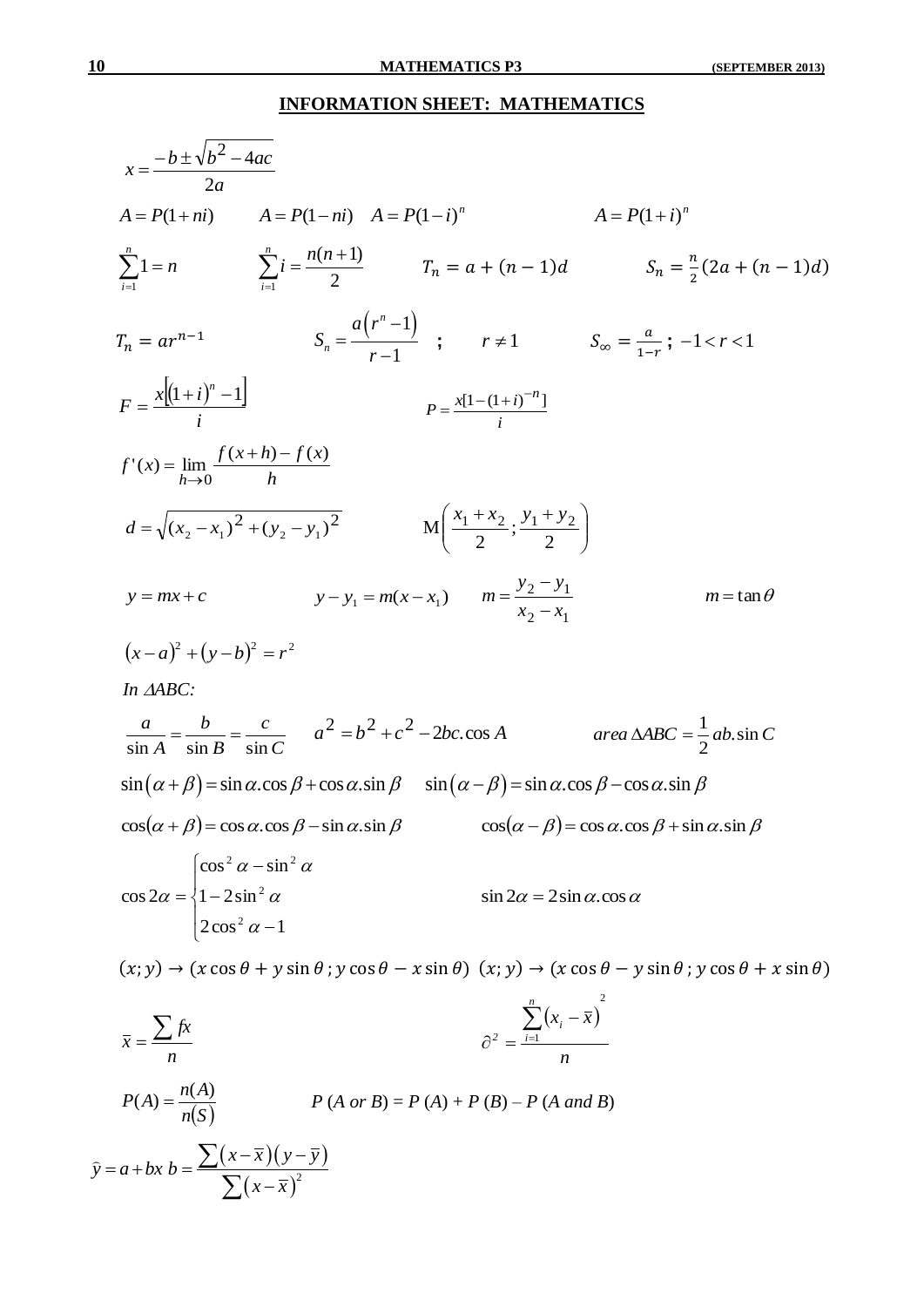### **DIAGRAM SHEET 1**

### **QUESTION 3.3**

| <b>Interval</b>                                           | <b>Interval range</b> | Observed no.<br>of values | <b>Expected %</b>   | <b>Observed</b> % |
|-----------------------------------------------------------|-----------------------|---------------------------|---------------------|-------------------|
| $\overline{x}$ - $\sigma$ to $\overline{x}$ + $\sigma$    | 54,6 to 85,0          |                           | Approx. $68\%$      |                   |
| $\overline{x}$ - 2 $\sigma$ to $\overline{x}$ +2 $\sigma$ |                       | 48                        | Approx. $95%$       |                   |
| $\overline{x}$ - 3 $\sigma$ to $\overline{x}$ +3 $\sigma$ |                       |                           | <b>Approx. 100%</b> |                   |

## **QUESTION 4.2.1**

|         | B  | not B       | Total        |
|---------|----|-------------|--------------|
| A       | 30 | $\mathbf b$ | d            |
| not $A$ | a  | 396         | $\mathbf{e}$ |
| Total   | 34 | c           | 700          |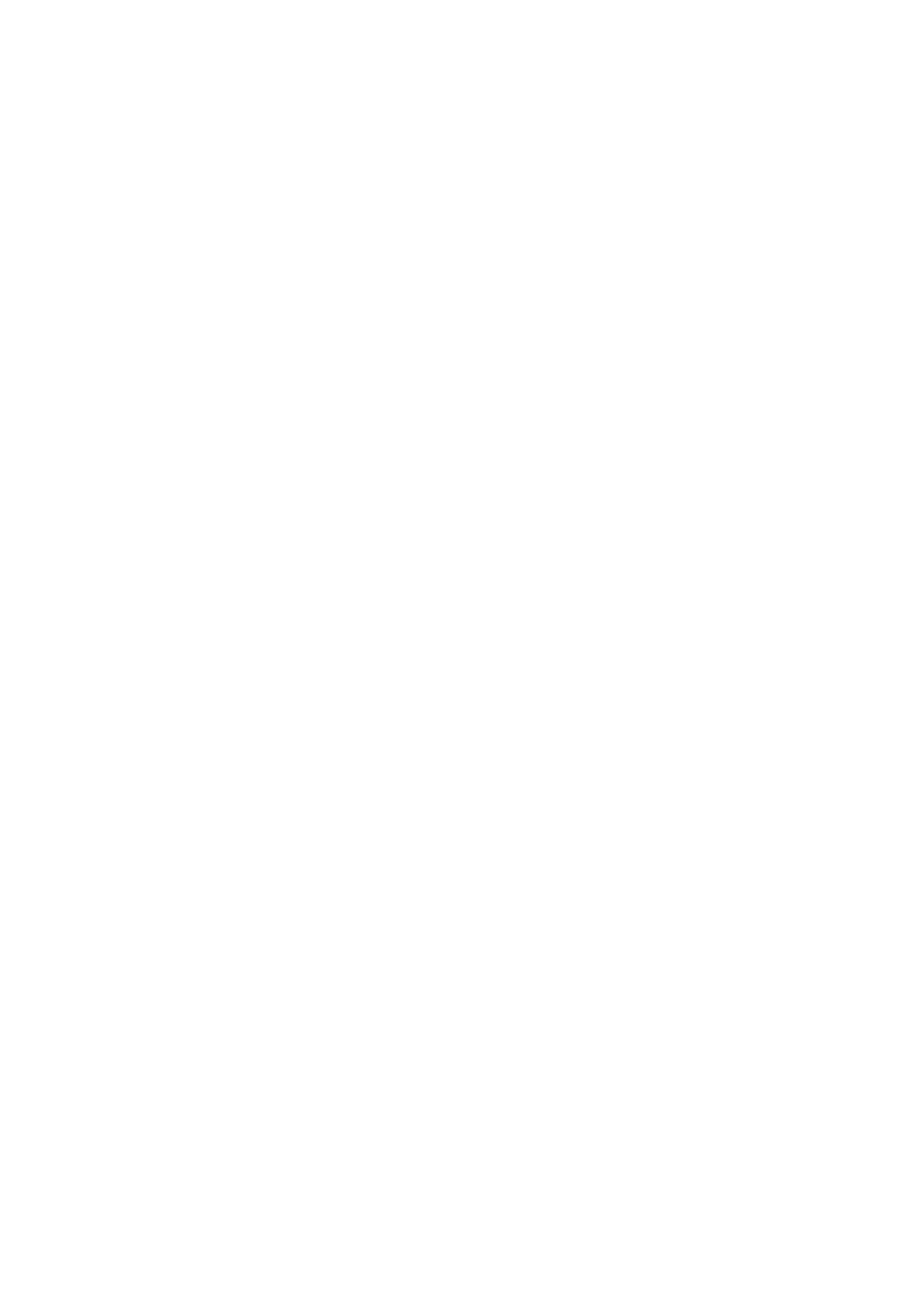### **DIAGRAM SHEET 2**

### **QUESTION 6.1**



**QUESTION 7**

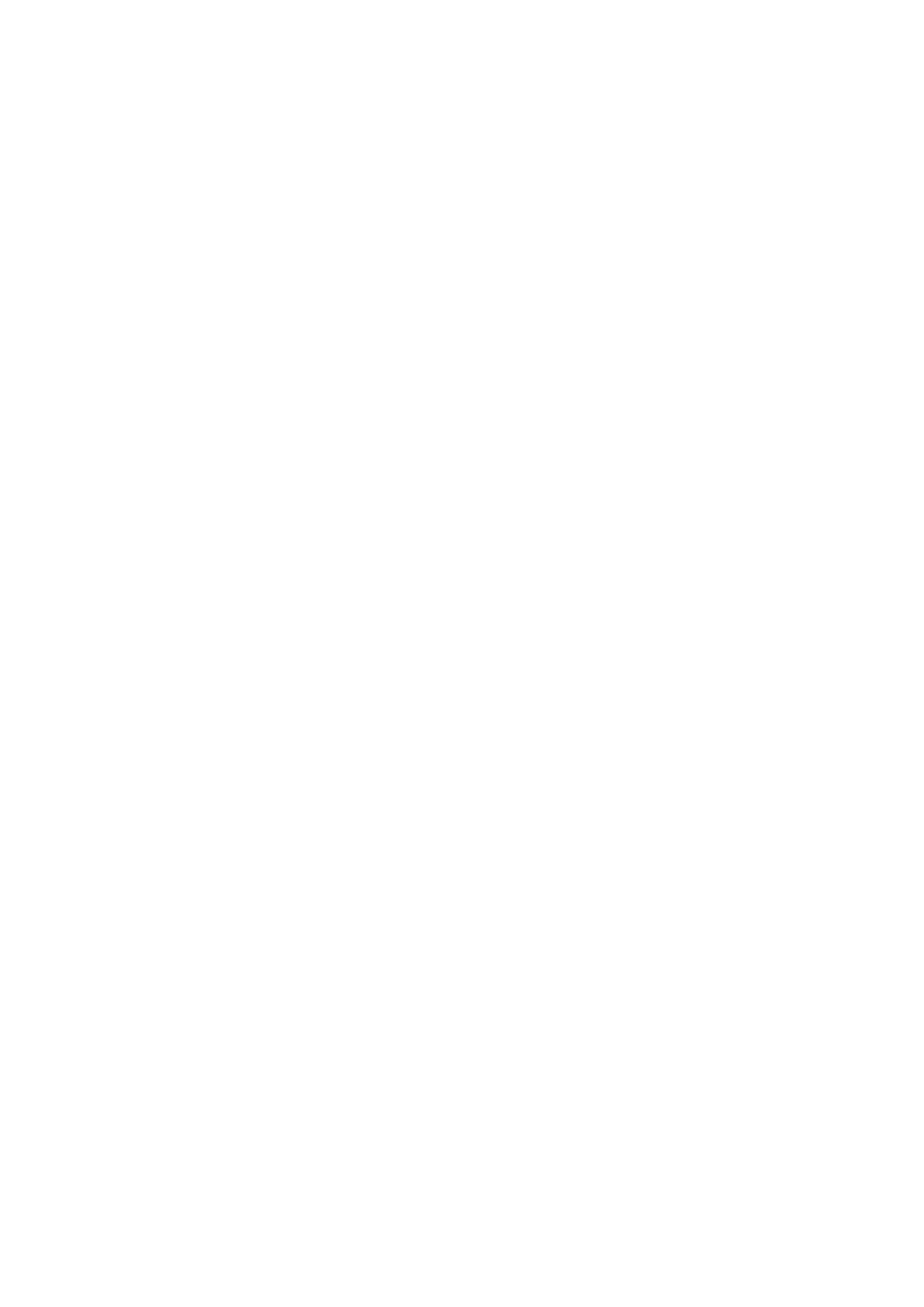### **DIAGRAM SHEET 3**

### **QUESTION 8.1**



### **QUESTION 8.2**

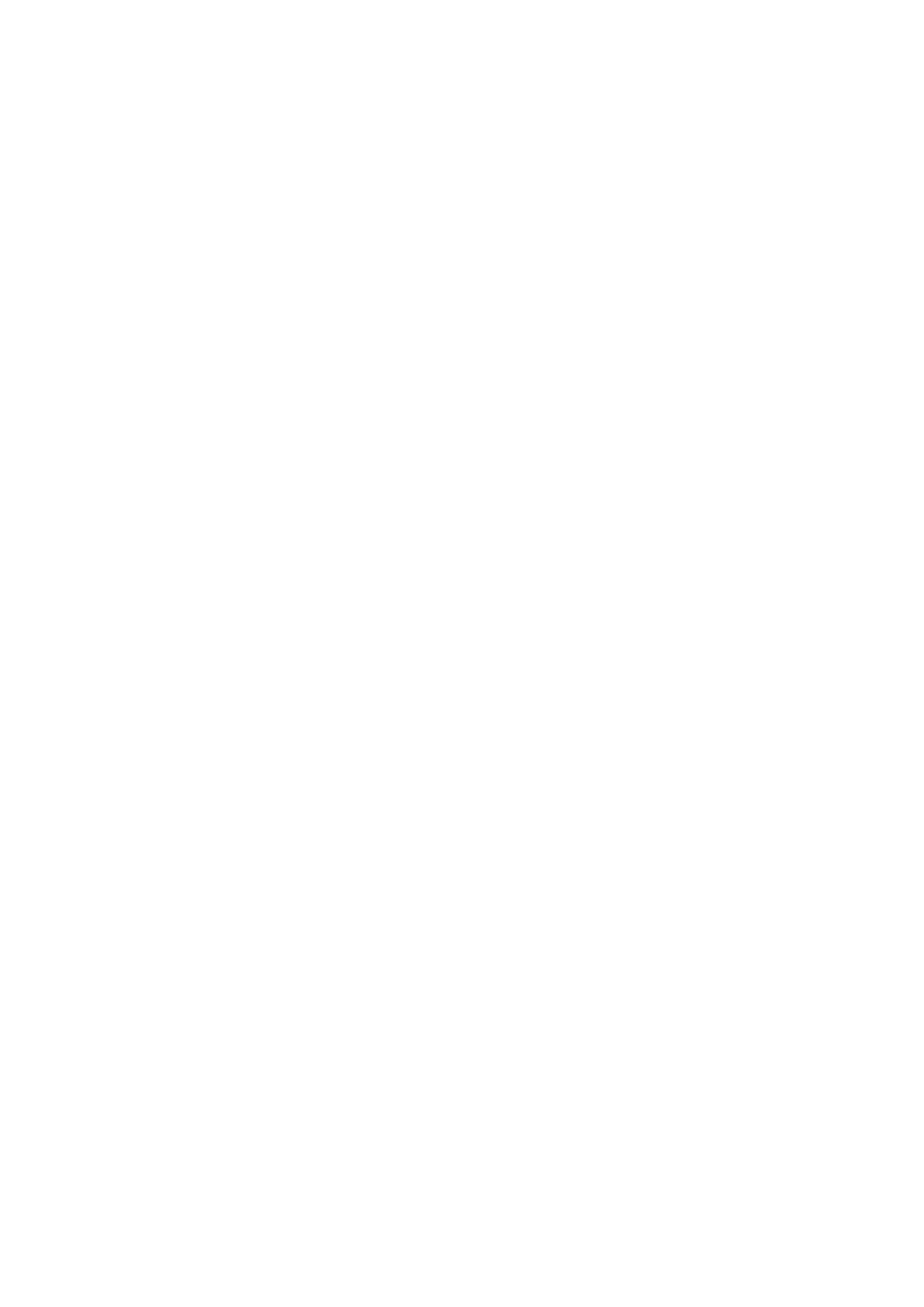### **DIAGRAM SHEET 4**

### **QUESTION 9**

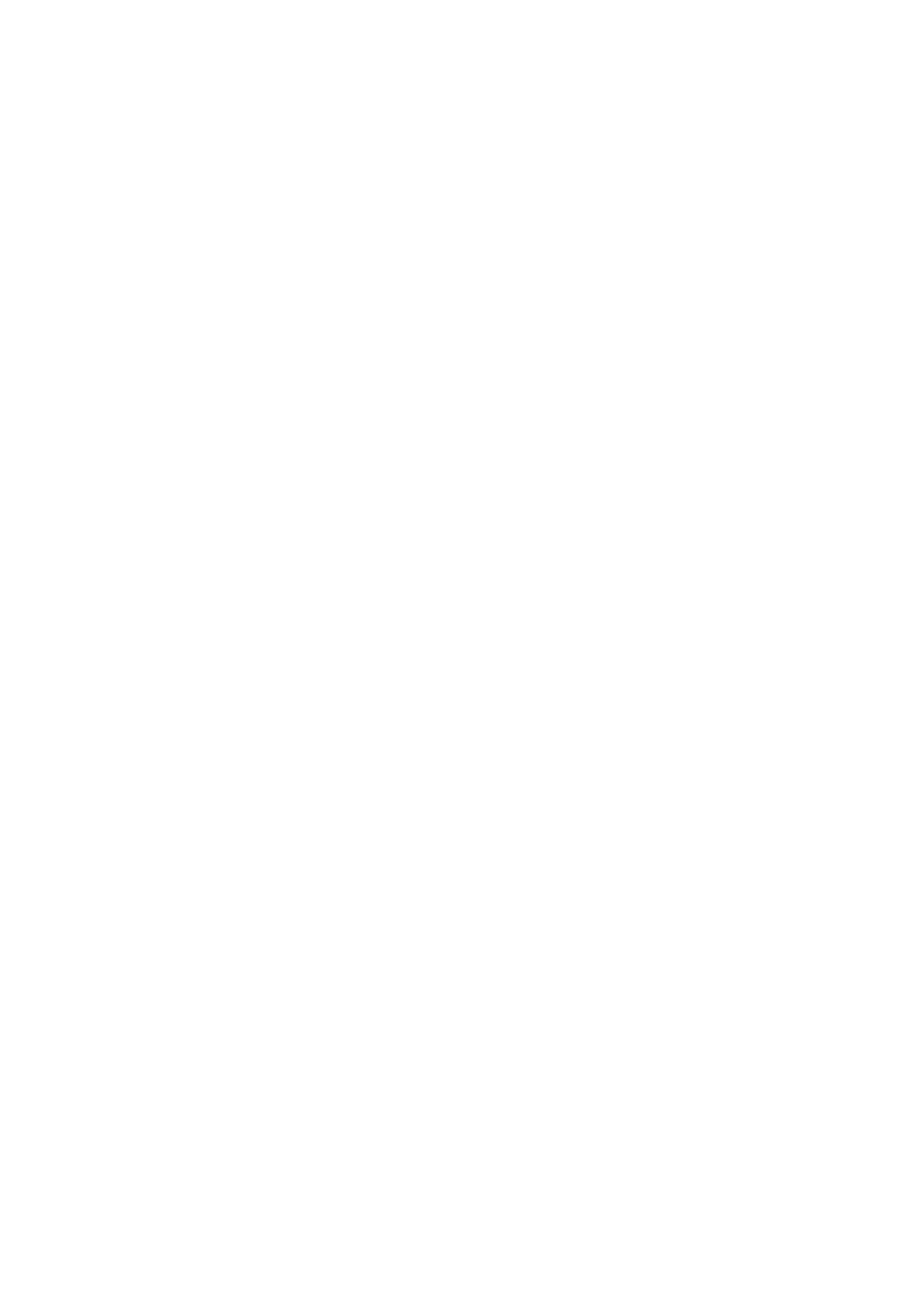

 $\overline{v}$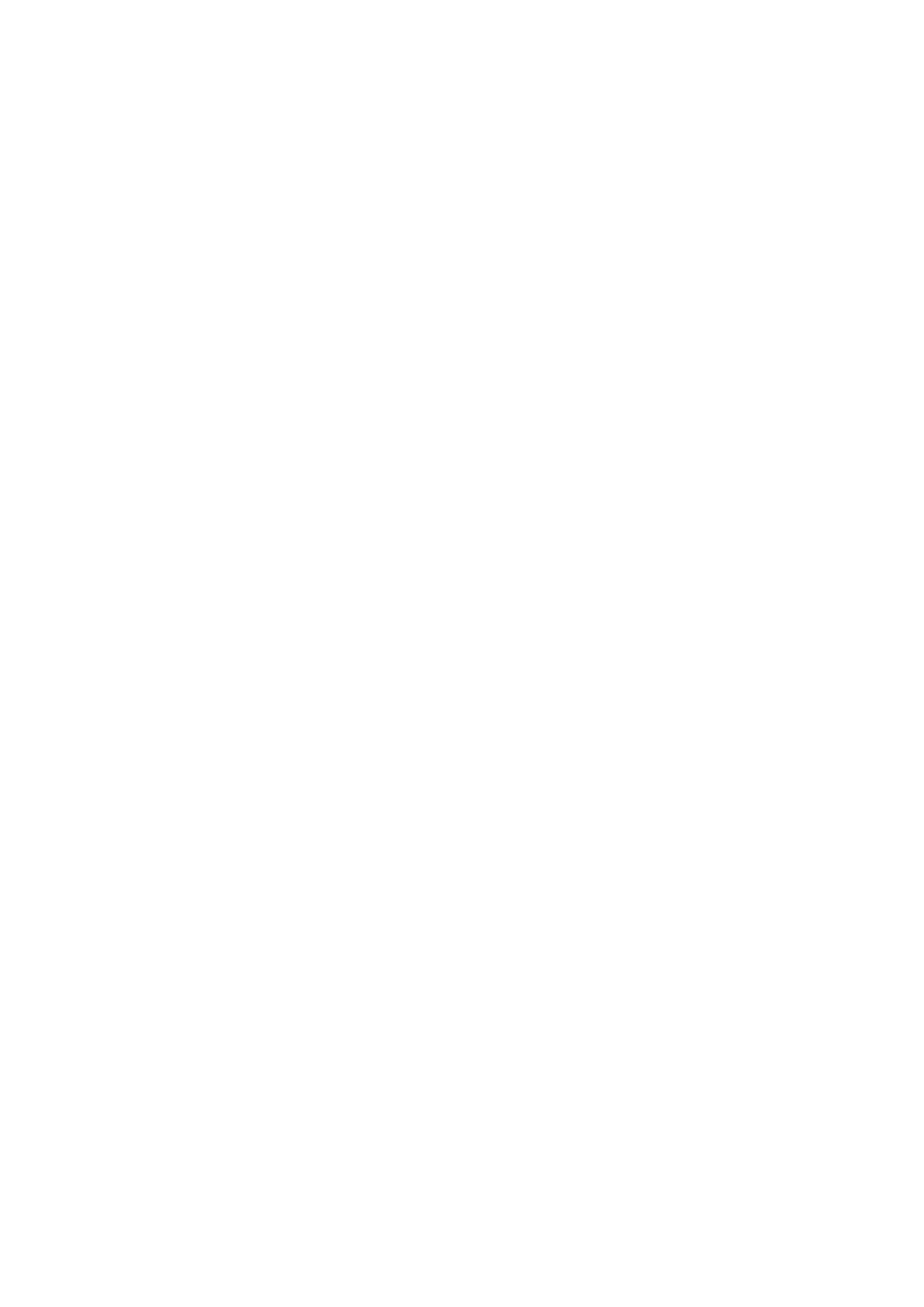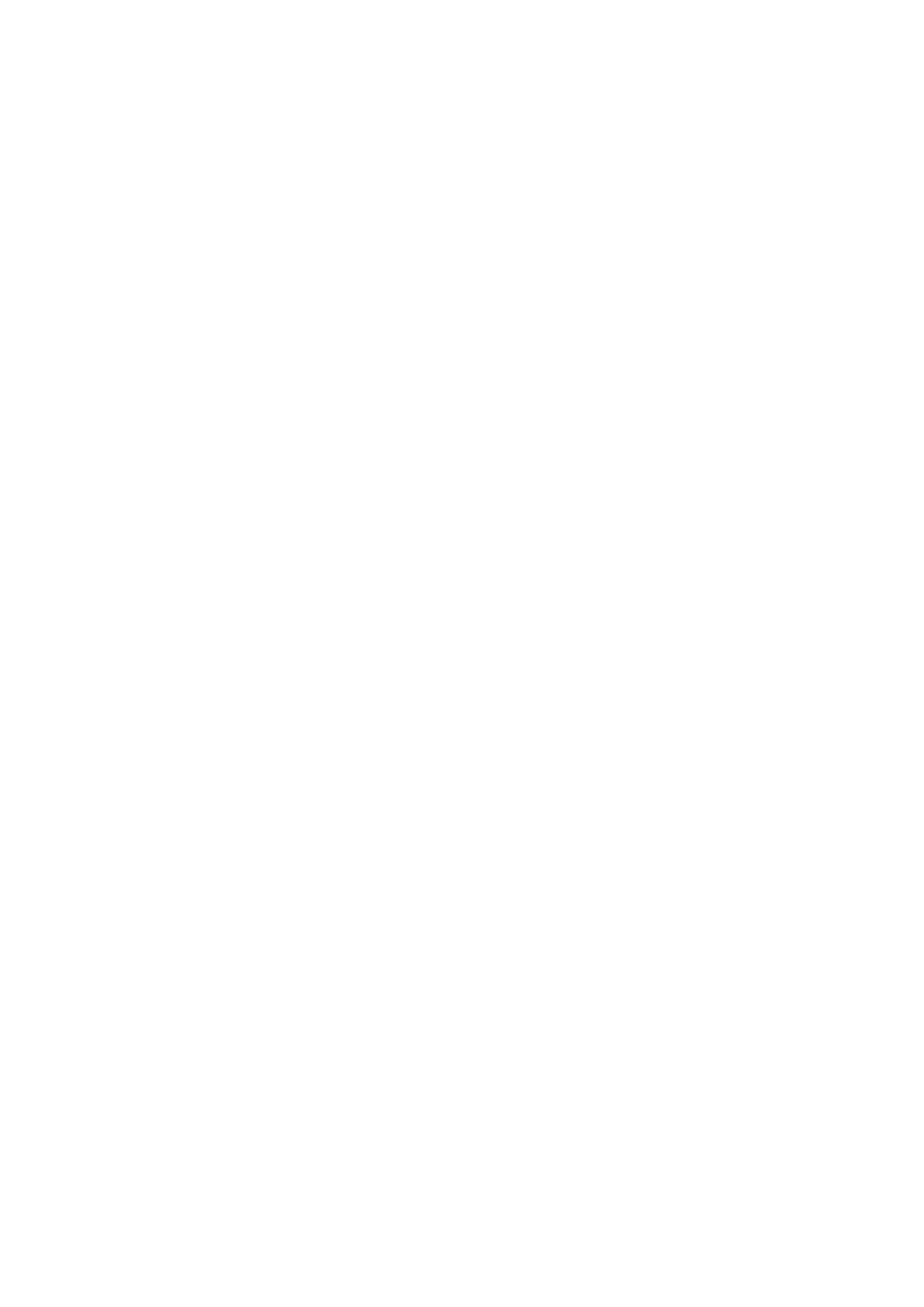

**2 DIAGRAMVEL** 

**: NAAM EN VAN**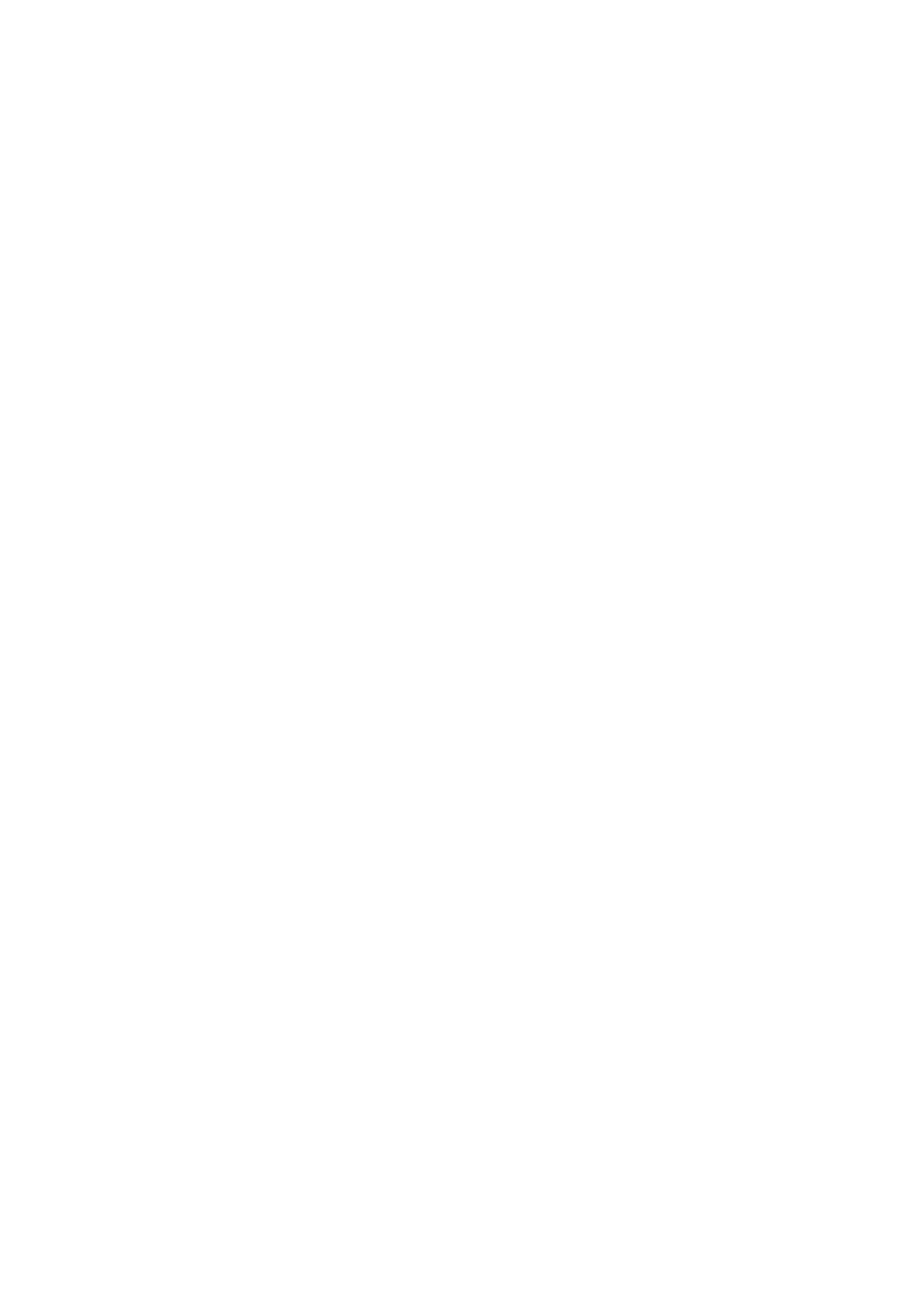#### **INAMEN EN VAN:**

### DIVCKVMAET I

#### VRAAG 3.3

|                                                                                                        | $\%00I$ ; isee N       |                               |                  | $\log + \chi$ tot $\overline{x} + 3\sigma$                                      |
|--------------------------------------------------------------------------------------------------------|------------------------|-------------------------------|------------------|---------------------------------------------------------------------------------|
|                                                                                                        | $\%$ S6 '1seeN         | 8 <sub>t</sub>                |                  | $97 + x 101 07 - x$                                                             |
|                                                                                                        | $\%89$ '1see N         |                               | $0'$ S8 101 9'tS | $\mathbf{D} + \underline{\mathbf{X}}$ 101 $\mathbf{D} - \underline{\mathbf{X}}$ |
| $\frac{0}{0}$<br>$\boldsymbol{\mathsf{a}}$ and $\boldsymbol{\mathsf{a}}$ and $\boldsymbol{\mathsf{a}}$ | $\%$ этвемлэ $\Lambda$ | зэрлеем иел<br>Waargenome nr. | Intervalwydte    | Interval                                                                        |

### VRAAG 4.2.1

| <b>004</b>    | $\mathbf \Omega$ | $\mathcal{F}$ | <b>IssioT</b> |
|---------------|------------------|---------------|---------------|
| $\partial$    | 96E              | <b>v</b>      | A sin         |
| p             | q                | $0\epsilon$   | v             |
| <b>IssioT</b> | aie B            | В             |               |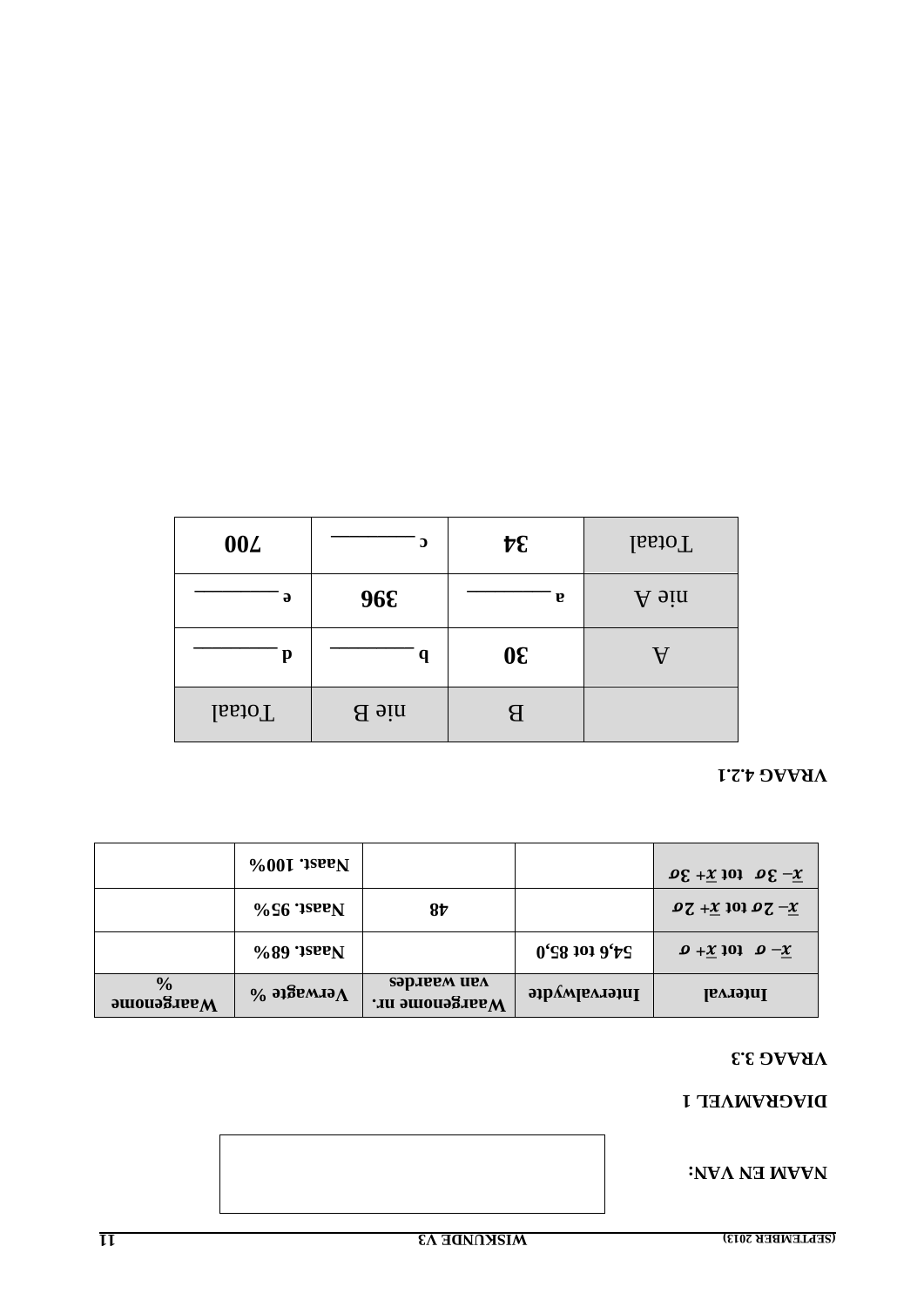### **INLIGTINGSBLAD: WISKUNDE**

|                                                                                                                                                                                                                                | $(g u \partial \gamma) d - (g) d + (\gamma) d = (g f \partial \gamma) d$                                            |                                                                           | $\frac{(S)u}{(V)u} = (V)d$                                                                                                                                                         |
|--------------------------------------------------------------------------------------------------------------------------------------------------------------------------------------------------------------------------------|---------------------------------------------------------------------------------------------------------------------|---------------------------------------------------------------------------|------------------------------------------------------------------------------------------------------------------------------------------------------------------------------------|
|                                                                                                                                                                                                                                |                                                                                                                     |                                                                           |                                                                                                                                                                                    |
|                                                                                                                                                                                                                                | $\frac{1}{\left(\underline{x} - \frac{1}{x}\right)} \sum_{u=1}^{\frac{1}{2}} = z \mathcal{Q}$                       |                                                                           | $\frac{u}{x} = \frac{x}{x}$                                                                                                                                                        |
| $(\theta$ uis $x + \theta$ soo $\Lambda$ : $\theta$ uis $\Lambda - \theta$ soo $x$ ) $\leftarrow (\Lambda : x)$ ( $\theta$ uis $x - \theta$ soo $\Lambda : \theta$ uis $\Lambda + \theta$ soo $x$ ) $\leftarrow (\Lambda : x)$ |                                                                                                                     |                                                                           |                                                                                                                                                                                    |
|                                                                                                                                                                                                                                |                                                                                                                     |                                                                           | $\left[-\frac{\nu}{c}\right]$ soo $\left[\frac{\nu}{c}\right]$                                                                                                                     |
|                                                                                                                                                                                                                                | $\omega$ soo $\omega$ uis $z = \omega z$ uis                                                                        |                                                                           | $\int \frac{\partial z}{\partial x}$ $\cos z - 1$ = $\int \frac{\partial z}{\partial x}$ soo                                                                                       |
|                                                                                                                                                                                                                                |                                                                                                                     |                                                                           | $\int \frac{\partial}{\partial z} \cos \left( \frac{\partial}{\partial z} \right) \cos \left( \frac{\partial}{\partial z} \right)$                                                 |
| $g$ uis $x$ uis + $g$ soo $x$ soo = $(g - x)$ soo                                                                                                                                                                              |                                                                                                                     |                                                                           | $g$ uis $x$ uis $-g$ soo $x$ soo $=(g + x)$ soo                                                                                                                                    |
|                                                                                                                                                                                                                                | $g$ uis $\infty$ soo – $g$ soo $\infty$ uis = $(g - \infty)$ uis                                                    |                                                                           | g uis $x \cos \theta + \cos \theta \cos \theta = (g + x)$ uis                                                                                                                      |
| $\int$ uis $qp -$ = $\int$ $qdy$ pain                                                                                                                                                                                          |                                                                                                                     |                                                                           | A 800.3d $\zeta - \frac{c}{2}$ + $\zeta$ d = $\frac{c}{\zeta}$ b $\frac{\zeta - \zeta}{\zeta}$ = $\frac{\zeta - \zeta}{\zeta}$ d = $\frac{\zeta}{\zeta}$ d = $\frac{\zeta}{\zeta}$ |
|                                                                                                                                                                                                                                |                                                                                                                     |                                                                           | $\cdot$ <i>OHVV <math>U_1</math></i>                                                                                                                                               |
|                                                                                                                                                                                                                                |                                                                                                                     |                                                                           | $_{z}d = (q - \Lambda) + (p - x)$                                                                                                                                                  |
| $\theta$ ue <sub>1</sub> = $u$                                                                                                                                                                                                 | $\frac{\mathrm{I}_x - \mathrm{I}_x}{\mathrm{I}_x - \mathrm{I}_x} = u \qquad (\mathrm{I}_x - x)u = \mathrm{I}_x - x$ |                                                                           | $\partial + xu = \delta$                                                                                                                                                           |
|                                                                                                                                                                                                                                | $\left(\frac{z}{z_{\hat{\Lambda} + ^{\mathrm{I}}\hat{\Lambda}}} : \frac{z}{z_{x + ^{\mathrm{I}}x}}\right)$ W        |                                                                           | $\frac{z^{(\frac{1}{\Delta} - \frac{z}{\Delta}) + z^{(\frac{1}{x} - \frac{z}{\Delta})}}}{z^{(\frac{1}{x} - \frac{z}{\Delta})}} = p$                                                |
|                                                                                                                                                                                                                                |                                                                                                                     |                                                                           | $\frac{q}{(x) f - (y + x) f}$ will $= (x) f$                                                                                                                                       |
|                                                                                                                                                                                                                                | $\frac{1}{\sqrt{1+(1-1)x}} = d$                                                                                     |                                                                           | $\frac{1}{[1-u(1+1)]x} = A$                                                                                                                                                        |
| $1 > J > I -$ : $\frac{J-1}{n} = \infty S$                                                                                                                                                                                     |                                                                                                                     | $I \neq 1$ : $\frac{1 - 1}{\left(1 - \frac{1}{n}\right)p} = \frac{1}{n}S$ | $u_{\text{L}-u}$ <i>l</i> $v = {}^{u}L$                                                                                                                                            |
| $(p(1-u) + vz)^{\frac{c}{u}} = {u_S}$                                                                                                                                                                                          |                                                                                                                     |                                                                           | $p(1-u) + v = u$<br>$\frac{z}{(1+u)u} = i \sum_{i=1}^{n} u = i \sum_{i=1}^{n}$                                                                                                     |
| $_{u}(i+1)$ d = V                                                                                                                                                                                                              |                                                                                                                     |                                                                           | $u(l-1)d = V$ $(lu-1)d = V$ $(u+1)d = V$                                                                                                                                           |
|                                                                                                                                                                                                                                |                                                                                                                     |                                                                           |                                                                                                                                                                                    |
|                                                                                                                                                                                                                                |                                                                                                                     |                                                                           | $\frac{b}{\partial p_{\overline{v}} - \frac{q}{\zeta} q + q} = x$                                                                                                                  |

 $\frac{1}{(\underline{x}-x)\underline{X}} = q xq + p = \underline{0}$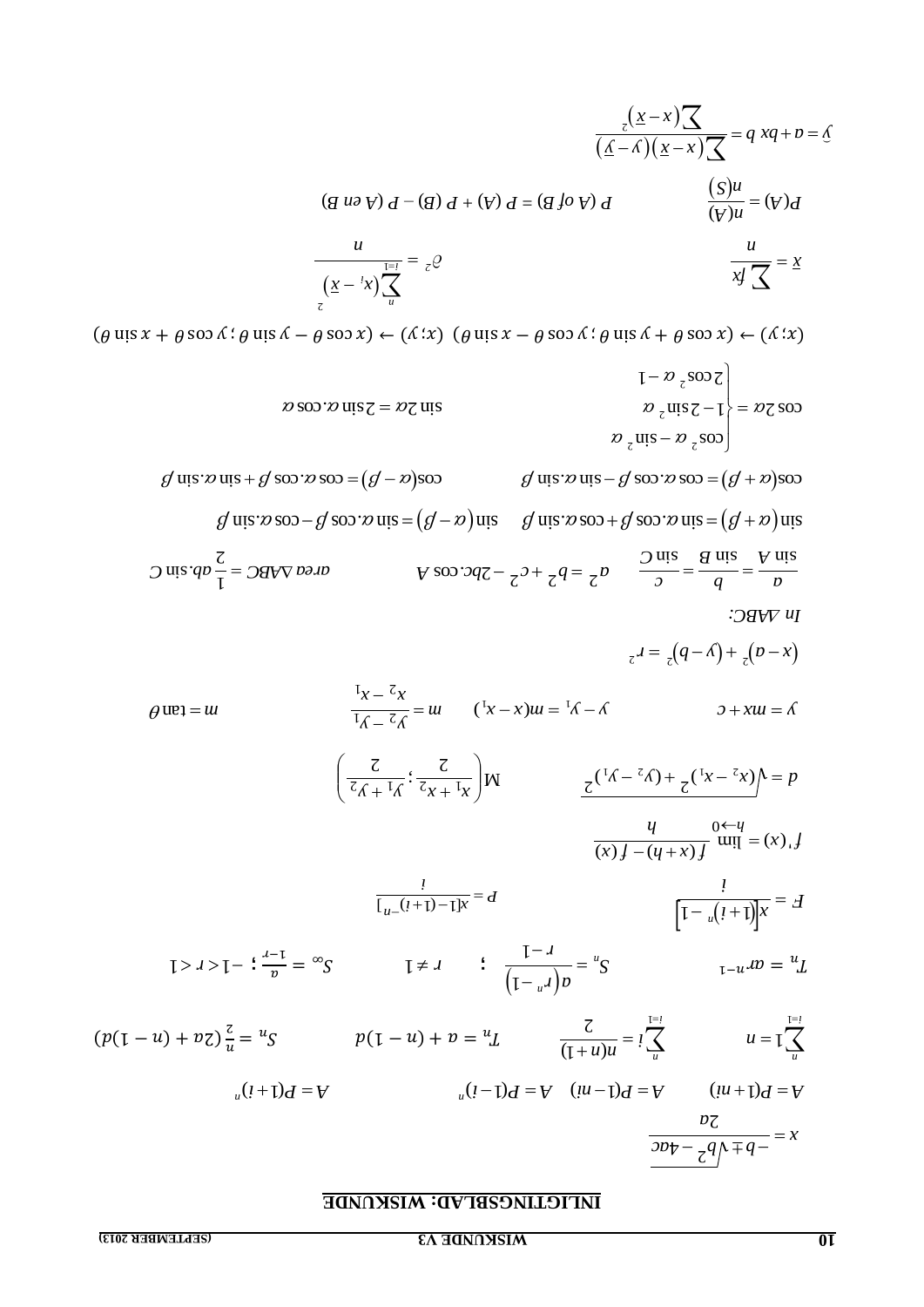### **OI SVVHA**

 $(Wenk: Stel AR = 3k en AR = 5k)$ In  $\triangle ABAC$ , is P die middelpunt van AC. RS || BP en  $\frac{AB}{AB} = \frac{s}{3}$ . CR en BP sny by T.



Bepaal met redes:

| [6]<br>$(\dagger)$ | $\frac{388~\nabla~{\it{a}}\nu}{345~\nabla~{\it{a}}\nu}$ | $\upmu.01$ |
|--------------------|---------------------------------------------------------|------------|
| (1)                | $\frac{\partial L}{\partial X}$                         | E.01       |
| (7)                | $\frac{\mathcal{S}\mathcal{S}}{\mathcal{S}\mathcal{V}}$ | 7.01       |
| (7)                | $\frac{dS}{S V}$                                        | 1.01       |

 $00I$ 

:TVVLOL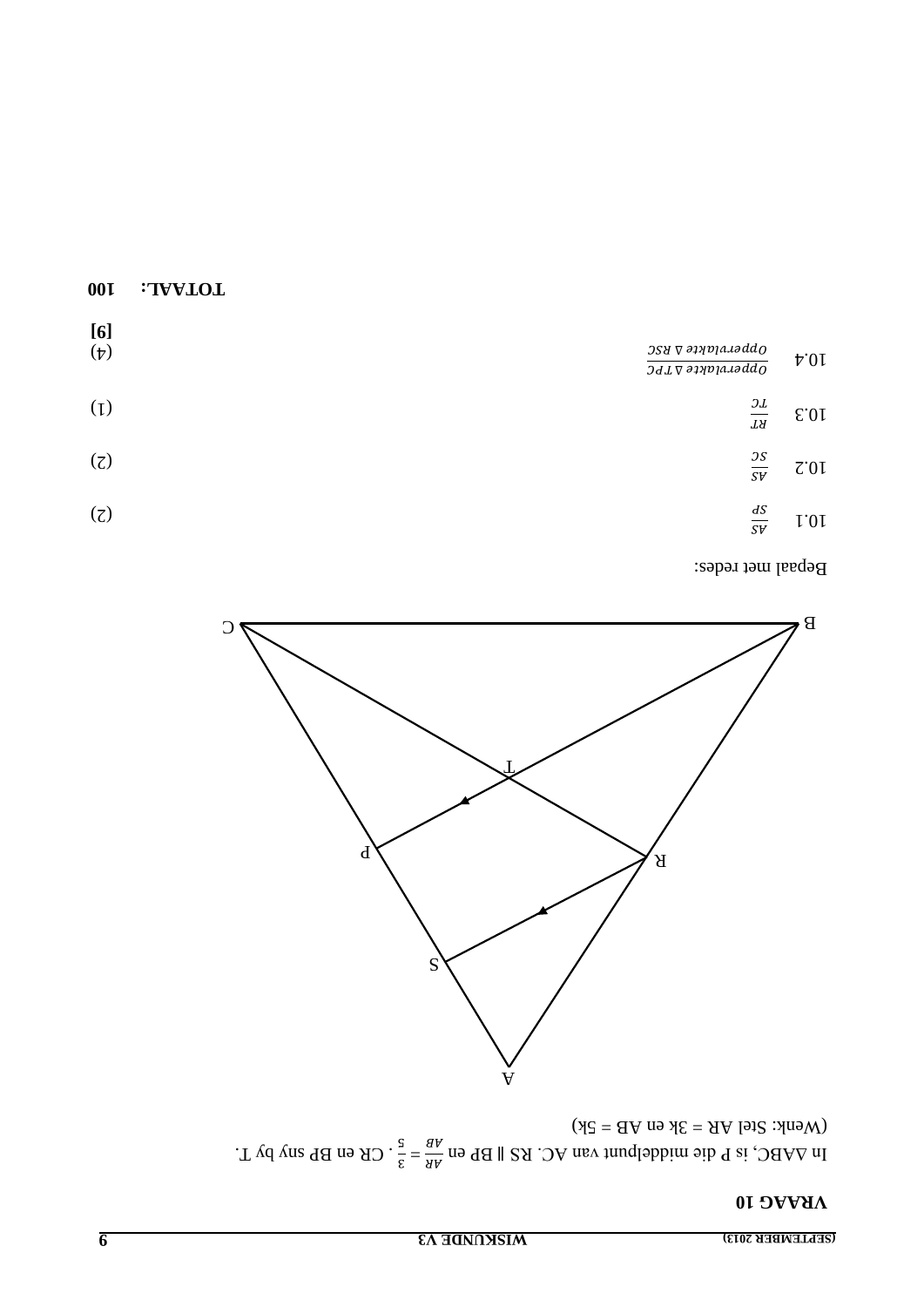$\begin{array}{c} [\underline{\mathit{L}}] \\ (\underline{\mathit{L}}) \end{array}$ 

### **VRAAG9**

mekaar in D. In die figuur is A, B, C en D punte op 'n sirkel. AE halveer BÅC en BC en AE sny



Bewys, deur redes te verskaf, dat:

| $(\xi)$ | $6'1$ VVBD $\left\langle \right\rangle \left\langle \right\rangle$ VCED |  |
|---------|-------------------------------------------------------------------------|--|

 $\mathbf{V} \mathbf{B}^{\prime} \mathbf{V} \mathbf{C} = \mathbf{V} \mathbf{D}_5 + \mathbf{V} \mathbf{D}^{\prime} \mathbf{D} \mathbf{E}$  $\mathcal{C}6$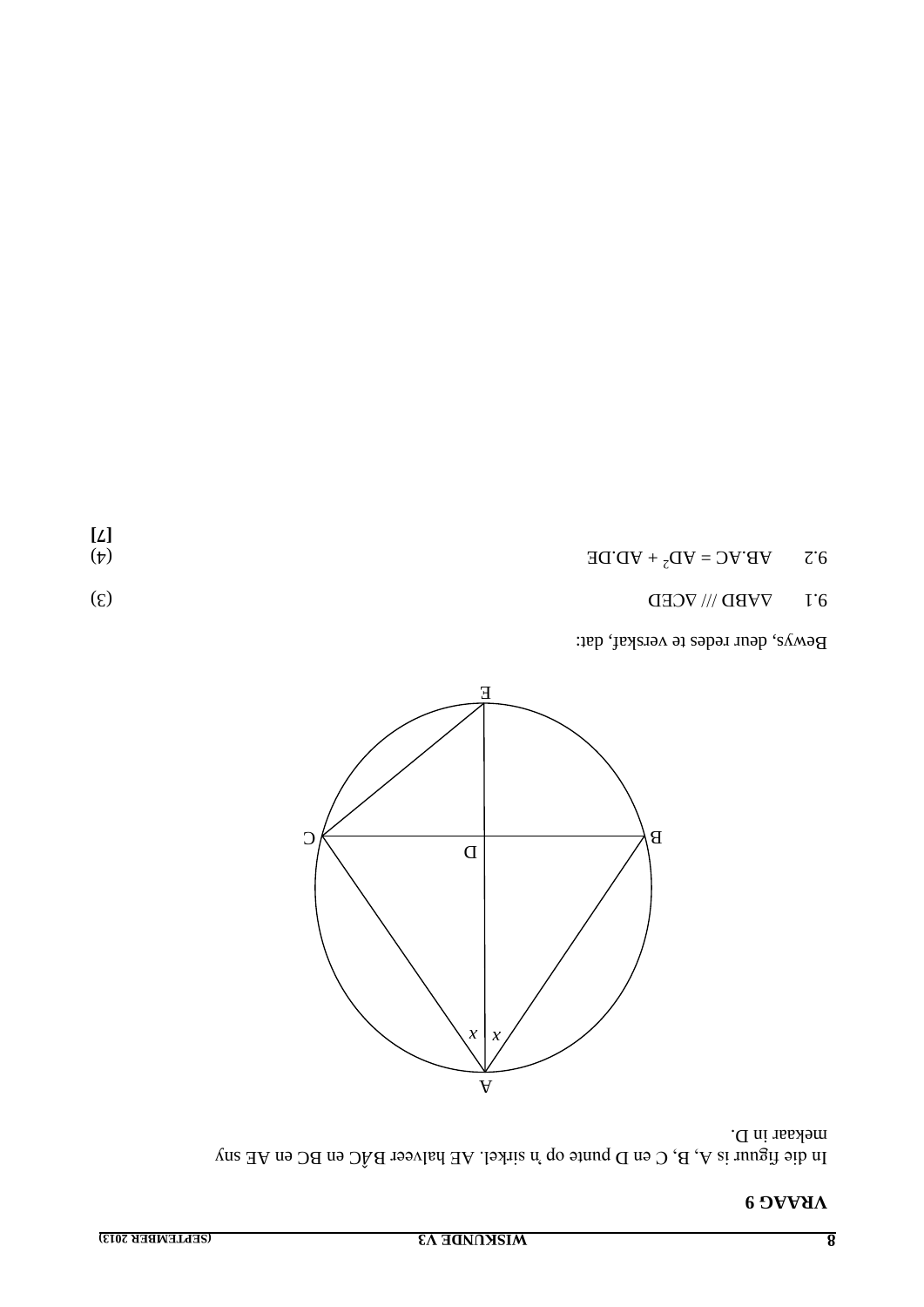In die figuur hieronder is O die middelpunt van die sirkel met raaklyne PQ en QR 8.2 wat by Q verbind en BC = CD en A $\hat{B}$ O = 21°.



| $(\xi)$ | $\cdot$ $\frac{1}{2}$ and si                                                 |  |
|---------|------------------------------------------------------------------------------|--|
|         |                                                                              |  |
|         | $8.2.1$ Noem, met redes, DRIE ander hoeke in die gegewe figuur wat elk gelyk |  |

| [s]<br>$\left( 7\right)$ | 3.2.4 Bewys vervolgens of andersins dat AQ vir P $\tilde{Q}R$ halveer. |  |
|--------------------------|------------------------------------------------------------------------|--|
| (7)                      | 8.2.3 Bepaal, met redes, die grootte van $Q_2$ .                       |  |
| (7)                      | 8.2.2 Bewys dat BODQ 'n koordevierhoek is.                             |  |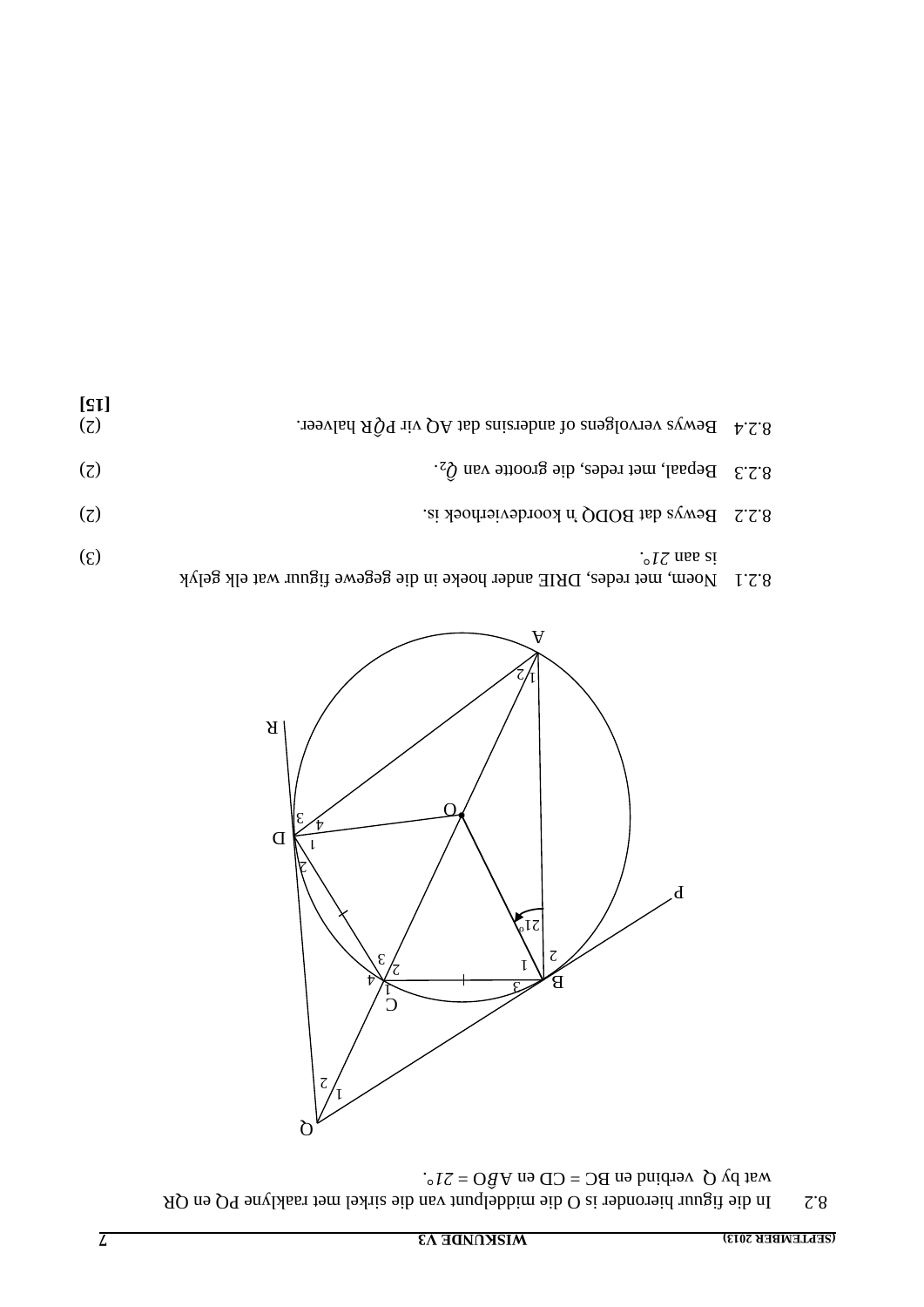### **VRAAG8**

sitkel by C. AB = AC en AÔD = x.<br>  $x = d\hat{O}A$  no  $OA = d\hat{O}$  and  $d\hat{O}$  is the middelpunt van die shitel. DC is in raaklyn aan die I.8



 $(7)$ Bewys dat BĈA =  $x$ . I.1.8

 $(\dagger)$ 

Bepaal, met redes, O $\widehat{B}$ C in terme van  $x$ .  $7.1.8$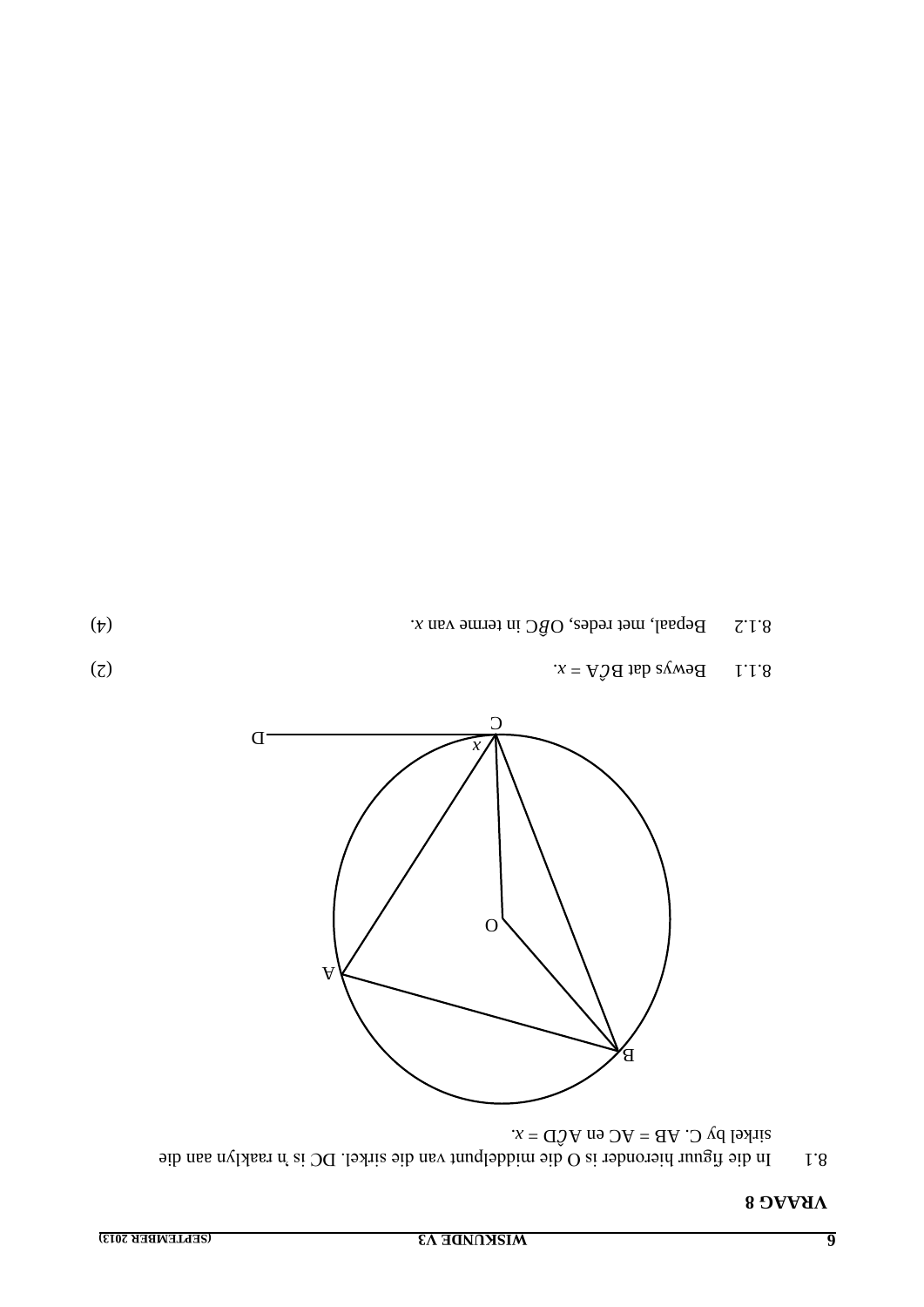### **6 VRAAG**

Die menslike hulpbronne departement van 'n welbekende wirmersiteit wil in model ontwerp wat gebruik moet word om die maandelikse inkomste van sy lektore te bepaal. TWAALF : bronne was nageslaan en die inligting word in die volgende tabel ten toon gestel

| Inkomste in R1000/mm (y)      | $0\overline{c}$ | o | $\mathsf{S}'0\mathsf{I}$ | TT | 0 <sup>T</sup> | $\tau$ | 91             | SI | τī |    | 81 |   |  |
|-------------------------------|-----------------|---|--------------------------|----|----------------|--------|----------------|----|----|----|----|---|--|
| $\alpha$ а билеллэ клянда (х) | 97              |   |                          |    |                |        | 0 <sub>I</sub> | ŧι |    | £τ | 0Ζ | o |  |

- (1) . Gebruik DIAGRAMVEL 2 en teken 'n spreidingsdiagram van die gegewens 6.1
- (2) . Bereken die vergelyking van die regressielyn van bestepas vir die gegewens 6.2
- 6.3 . Dekragtig of die lyn van bestepas lê  $\hat{S}$  is  $\hat{S}$  is  $\hat{S}$  is  $\hat{S}$  is  $\hat{S}$  is  $\hat{S}$  is  $\hat{S}$  is  $\hat{S}$  is  $\hat{S}$  is  $\hat{S}$  is  $\hat{S}$  is  $\hat{S}$  is  $\hat{S}$  is  $\hat{S}$  is  $\hat{S}$  is  $\hat{S}$  is  $\$
- 6.4  $\qquad$  As  $\qquad$  hektor vir 35 jaar onderwys gee, wat sou sy/haar salaris wees?
- (2) . Is die bedrag in VRAAG 6.4 redelik? Motiveer jou antwoord.
- $6.6$  On. Fresh het vir 12 jaar onderwys gegee. Bepaal sy maandelikse salaris en verskaf  $12$ enige EEN faktor wat jy sal in ag neem om sy salaris te bepaal. (2) **[12]**

### **7 VRAAG**

In die figuur hieronder is O die middelpunt van die sirkel en EG is in raaklyn by E. Bewys die STELLING wat beweer dat die hoek tussen 'n koord en raaklyn gelyk is aan die hoek in  $\cdot$  ( $\overline{G} = \overline{D} \overline{3}$ ). *neements about die segment* ( $\overline{F} \overline{G} = \overline{D}$ ).

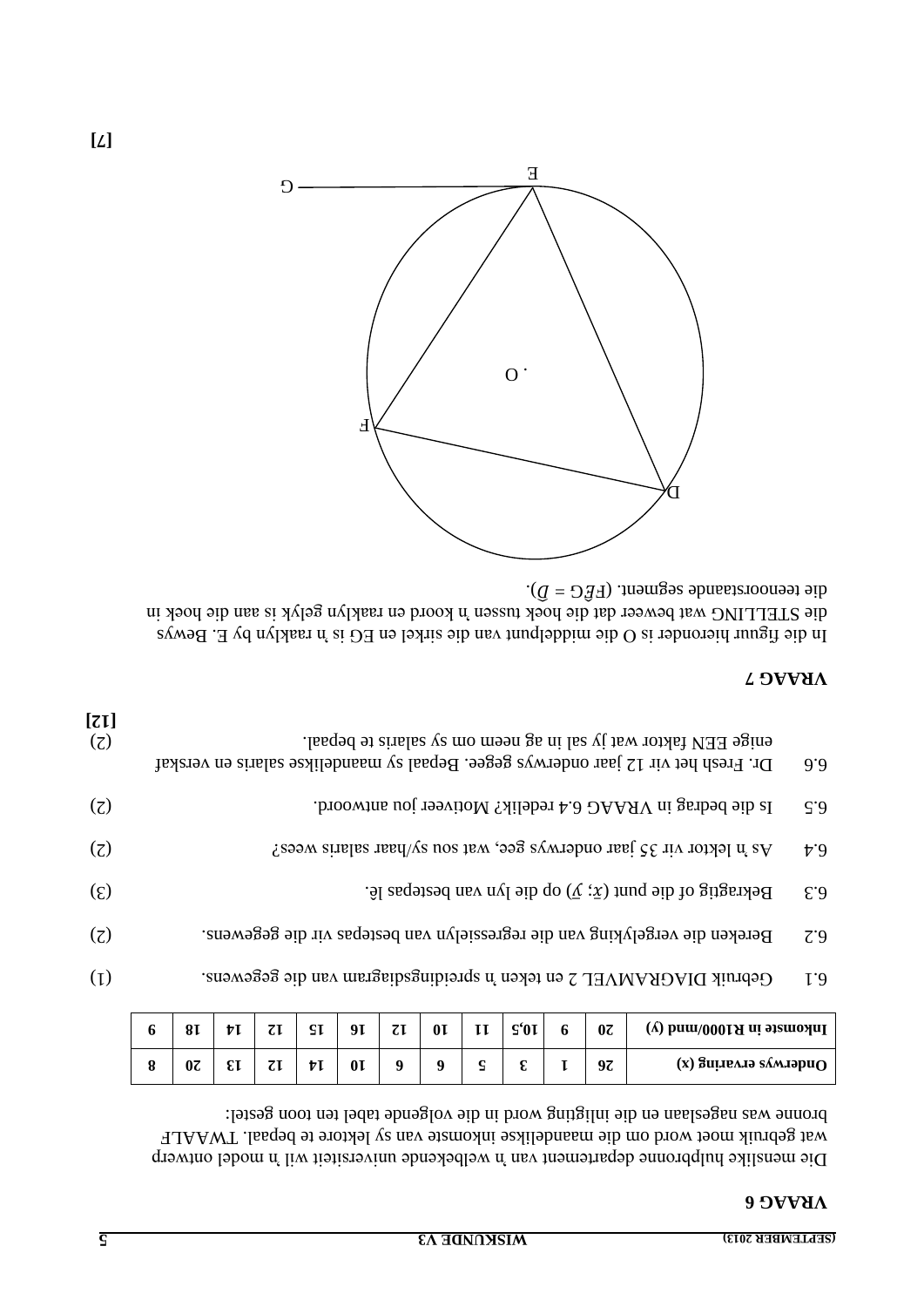| 3.3 Cebruik die gegewens en voltooi die volgende tabel in DIAGRAMVEL 1. |  |
|-------------------------------------------------------------------------|--|
|-------------------------------------------------------------------------|--|

|     | $\frac{6}{9}$<br>$M$ aargenome | $\%$ этвемлэ $\Lambda$ | səp.ieem<br>UEA JU | $\partial \mathbf{p}$ | <b>Interval</b>                              |
|-----|--------------------------------|------------------------|--------------------|-----------------------|----------------------------------------------|
|     |                                | $%89$ : $1$ see N      |                    | $0.58$ tot $0.58$     | $\varrho$ + $\chi$ 101 $\varrho$ - $\chi$    |
|     |                                | $%$ 56 '1see N         | 87                 |                       | $07 + x$ tot $07 - x$                        |
| (L) |                                | $%001$ .jsas $N$       |                    |                       | $\Omega \Sigma - 30$ tot $\overline{x}$ + 30 |

**[11]**

 $3.4 -$ Gebaseer op jou waarneming van die waardes die Gebel, sal jou waardes die bewering oor 'n normaal verspreide bevolking ondersteun of verwerp?

#### **4 VRAAG**

$$
L(A \cap B) = \frac{15}{4}
$$
  
\n
$$
L(B) = \frac{15}{4}
$$
  
\n
$$
L(B) = \frac{15}{4}
$$

#### onderling uitsluitlik? Gebruik die toepaslike Is gebeurtenisse A en B 4.1.1 waarskynlikheidsreëls en berekeninge om jou antwoord te staaf.

- 4.1.2 . Gebruik in Venndiagram om die gegewens voor te stel.
- 4.2  $\Delta$  Cebeurtenis A en gebeurtenis B word geïllustrer in 'n eerstreer geïllustreer.

|               | ื่อ          |    | <b>IssioT</b> |
|---------------|--------------|----|---------------|
| ə             | 96٤          | F. | A bin         |
|               |              |    |               |
| <b>IssioT</b> | <b>a</b> sin |    |               |

- Voltooi die tabel in DIAGRAMVEL 1 deur die ontbrekende waardes in te 4.2.1  $\text{(a, b, c, d, e)}$ . (5)
- $\frac{1}{2}$ . Is gebeurtenisse A en B afhanklik of onafhanklike gebeurtenisse? Ondersteun jou antwoord met toepaslike waarskynlikheidsreëls en (4) . berekeninge
- $e_i$   $\mathcal{E} = \mathcal{E}$  and  $\mathcal{E} = \mathcal{E}$  is onathangle gebeurtenisse met  $P(A) = 0.5$  and  $P(B) = 0.5$  and  $P(B) = 0.3$  $P(B) = 0, 4.$ Bepaal  $P(A \cup B)$ . [6**I**]

### **5 VRAAG**

- 5.1 Sume gaage daag by hulle nuwe skool op waar daar  $YYF$  sportshuise is. In hoeveel verskillende maniere kan die leerlinge aan 'n sportshuis toegeken word sodat  $(2)$   $\sum_{i=1}^{\infty}$  hulle almal in verskillende huise kan wees  $\sum_{i=1}^{\infty}$
- 5.2 Daar is DRIE vakante onderwysposte by 'n skool en YYF aansoekers. In hoeveel (3) ? verskillende maniere kan die aansoekers gekies word om die vakante poste te vul **[5]**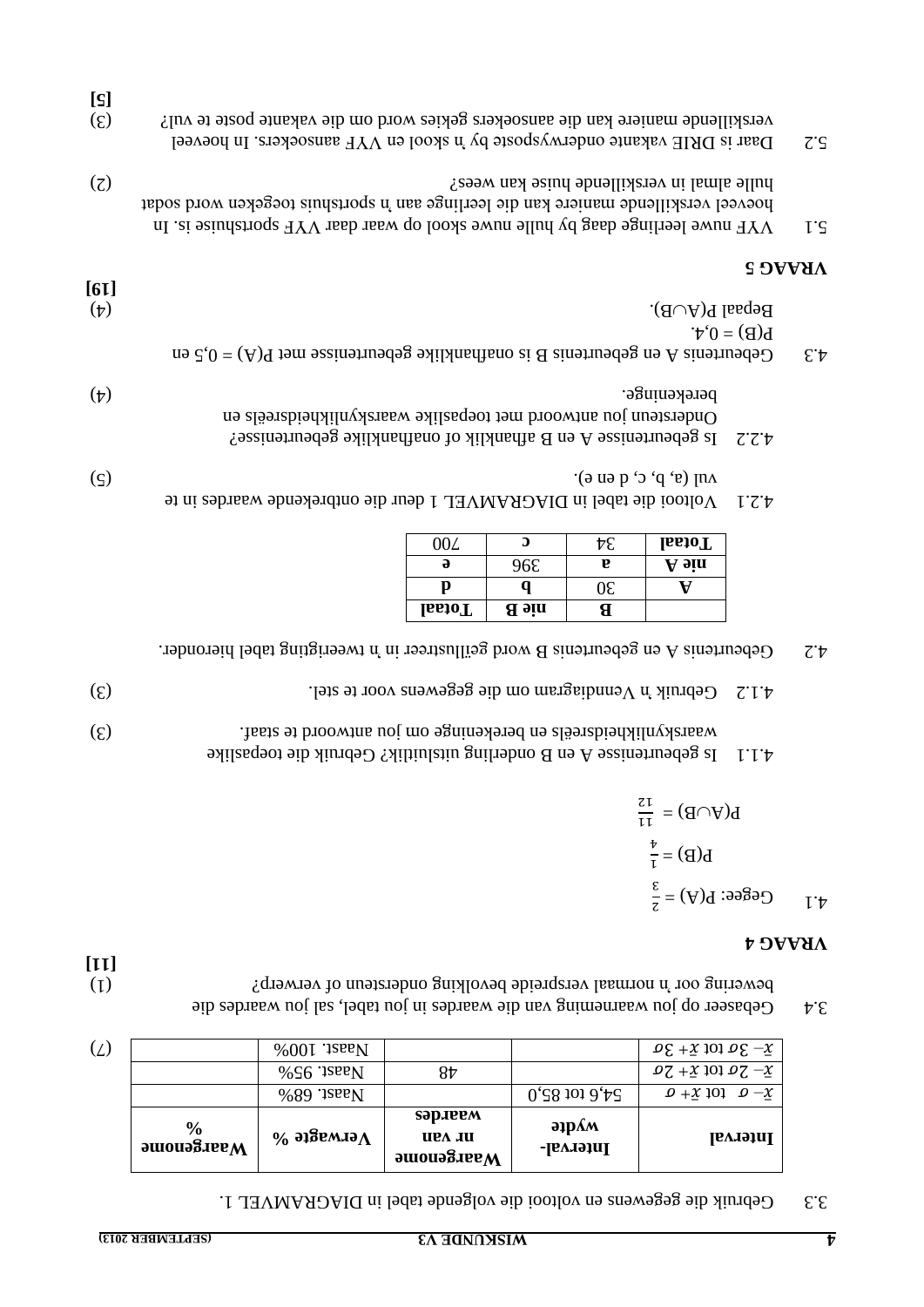### **1 VRAAG**

 $1; 1; 2; 3; 5; 8; 13; 21; ...$ 

Hierdie is 'n baie spesiale ry wat as die Fibonacci-ry bekend staan:

|                 | Inflast, volgens die Oos-Kaap Tribunad, word verwag om konstant by 8,5% per jaar te                                    |        |
|-----------------|------------------------------------------------------------------------------------------------------------------------|--------|
|                 | <b>VRAAG 2</b>                                                                                                         |        |
| [s]<br>$(\dag)$ | $\cdots = "L$<br>Bepaal vervolgens die rekursiewe formule vir die n <sup>de</sup> term van die vr $\alpha$ in die vorm | $Z^*I$ |
| (I)             | Skryf die TIENDE term van die ry neer.                                                                                 | 1.1    |

bly vir die volgende 10 jaar. As die prys van 'n Indiag meen aan R100 geprys word, . beantwoord die volgende vrae deur toepaslike berekeninge te toon

| [01]<br>$(\varsigma)$ | van die T-hemp om te VERDUBBEL van vandag af.<br>Gebruik 'n toepaslike formule en bepaal hoe lank (in jare) dit sal neem vir die prys | $\overline{v}$                    |
|-----------------------|---------------------------------------------------------------------------------------------------------------------------------------|-----------------------------------|
| $\left( 7\right)$     | Beskryf die ry en motiveer jou antwoord.                                                                                              | EZ                                |
| (7)                   | skryf jou antwoord as 'n ry neer.<br>Bereken vervolgens die prys van die T-hemp vir die $2^{ab}$ JAAR en die $3^{ab}$ JAAR en         | $\mathcal{I}^{\cdot} \mathcal{I}$ |
| (I)                   | Wat sal die prys van die T-hemd binne 1 JAAR van vandag wees?                                                                         | $l^{\prime}$                      |

### **3 VRAAG**

Die persentasiepunte van 50 leerlinge vir Wiskunde Vraestel 3 van 2012 word soos volg  $:$ ə $\mathfrak{g}$ ə $\mathfrak{g}$ 

64; 64; 66; 67; 68; 68; 68, 70; 70; 70; 37; 39; 44; 47; 50; 55; 58; 58; 58; 58; 60; 60; 62; 62; 70; 72; 74; 74; 75; 76; 77; 77; 77; 78; 80; 80; 82; 83; 85; 86; 86; 87; 87; 88; 88; 90; 91; 92;  $\sqrt{6}$ ; 56

Die bewering word gemaak dat wanneer 'n groot steekproef van 'n normaalverspreide bevolking geneem word, die verwagte persentasies vir die standaardafwyking (SA)-: intervalle vanaf die gemiddelde soos volg is

1 ste SA intervalle na beide kante van die gemiddelde: naastenby 68% 2 de SA intervalle na beide kante van die gemiddelde: naastenby 95%  $3^{46}$  SA intervalle na beide kante van die gemiddehe: naastenby 100%

| (z) | Bereken die standaardafwyking ( $\sigma$ ) tot EEN desimale plek. | $\mathcal{I}^{\cdot} \mathcal{E}$ |
|-----|-------------------------------------------------------------------|-----------------------------------|
|     | Bereken die gemiddelde $(\bar{x})$ tot EEN desimale plek.         |                                   |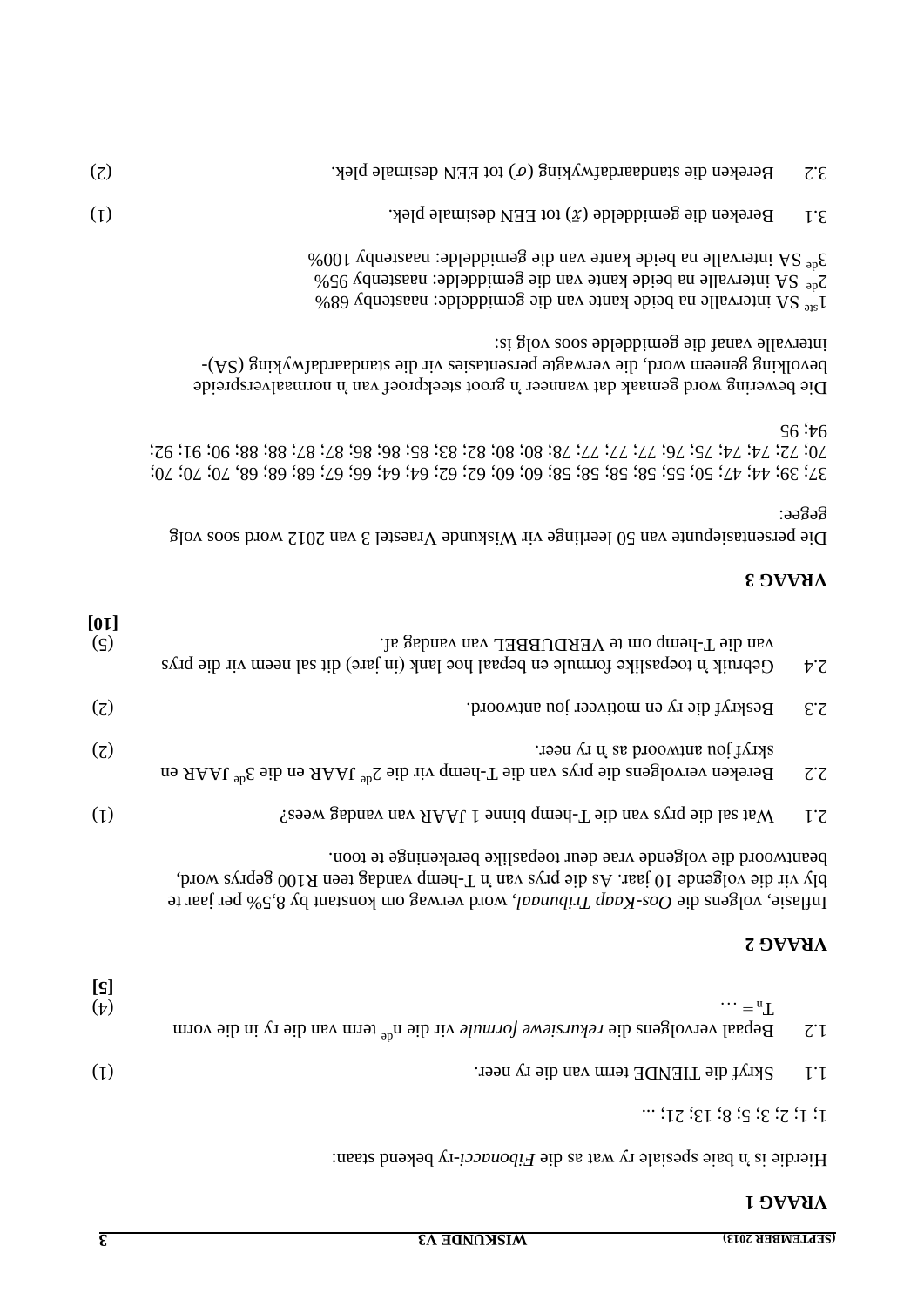### **INSTRUKSIES EN INLIGTING**

. Lees die volgende instruksies sorgvuldig deur voordat die vrae beantwoord word

- . Beantwoord AL die vraestel bestaan uit 10 vrae. Bestaan vrae. 1
- Dui ALLE berekeninge, diagramme, grafieke ensovoorts duidelik aan wat jy 2. . gebruik het in die bepaling van jou antwoorde
- $3.$   $\qquad$   $\qquad$   $\qquad$   $\qquad$   $\qquad$   $\qquad$   $\qquad$   $\qquad$   $\qquad$   $\qquad$   $\qquad$   $\qquad$   $\qquad$   $\qquad$   $\qquad$   $\qquad$   $\qquad$   $\qquad$   $\qquad$   $\qquad$   $\qquad$   $\qquad$   $\qquad$   $\qquad$   $\qquad$   $\qquad$   $\qquad$   $\qquad$   $\qquad$   $\qquad$   $\qquad$   $\qquad$   $\qquad$   $\qquad$   $\qquad$   $\qquad$  mag gebruik word, tensy anders vermeld.
- 4. Waar nodig moet antwoorde tot TWEE desimale plekke afgerond word, tensy anders vermeld.
- $5.$  Nommer jou antwoorde korrek, volgens die nommeringstelsel wat op die vraestel . gebruik word
- 6.  $\Box$  Diagramme is NIE noodwendig volgens akaal geteken NIE.
- T. Dit is in jou eie belang om leesbaar te skryf en jou werk neijies aan te bied.
- VIER diagramvelle word aan die einde van die vraestel aangeheg om VRAAG 3.3, 8. VRAAG 4.2.1, VRAAG 6.1 en VRAE 7 tot 10 te beantwoord. Skryf jou NAAM/EKSAMENNOMMER in die spasies wat voorsien word en handig dit saam . met jou ANTWOORDEBOEK in
- 9. In Inligtingsblad met formules is aangeheg.